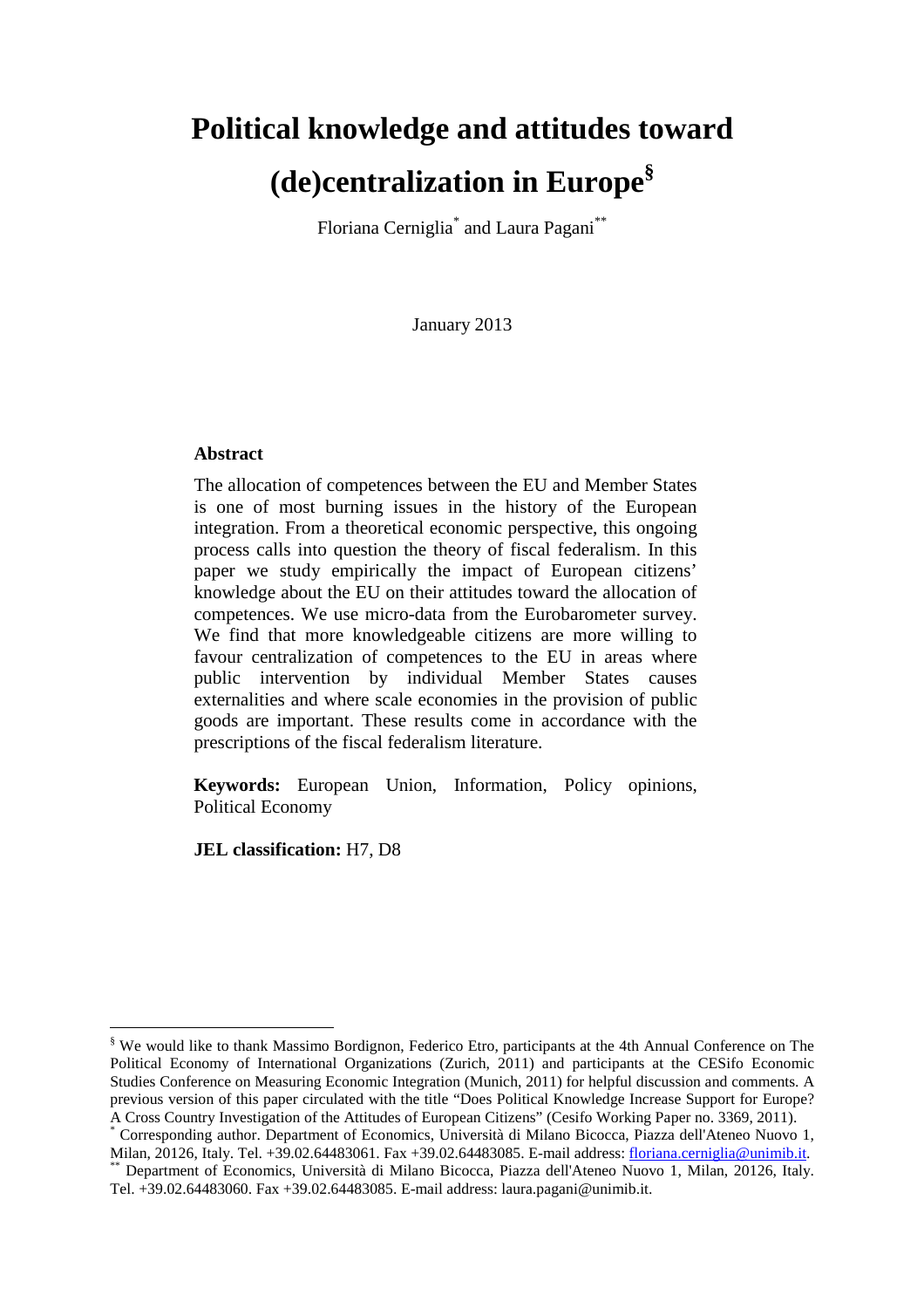#### **1. Introduction**

 $\overline{a}$ 

We analyze the impact of information on the attitudes of European citizens towards the possible distribution of responsibilities between the European Union and Member States. The main motivation of our analysis is twofold. Firstly, the allocation of competences in the EU is one of most burning issues in the history of the European integration because, as the transfers of sovereignty from the Member States to the EU proceeds, the process of European integration is strengthened. From a theoretical economic perspective, this ongoing process calls into question the theory of fiscal federalism.

Secondly, in recent years a popular view on part of the Commission is that the worrying phenomenon of decreasing support to the project of European integration in recent decades can be overcome if the European institutions become more committed to communicating the advantages of the European project. If citizens are more informed about how the EU works, they will be more conscious about the advantages of the policies adopted, and they will thus begin to appreciate the EU more. In this regard, it is useful to recall that back in February 2006 the European Commission adopted a White Paper on a European Communication Policy whose main purpose was to promote actions to inform citizens better and to be more responsive to their concerns.<sup>1</sup> In the Commission's view, those actions were crucial in raising awareness and creating commitment to the European project. It is important to note that this White Paper followed the main conclusion reached by the Commission the previous year (January 2005) when, after the draft of European Constitution by the European Convention (and never adopted after the rejection by a number of Member States) a special Eurobarometer survey on the draft Constitution was commissioned by the Commission. The survey showed to the Commission that the more people knew about the text of the Constitution, the more they were in favour of it. Based on this result, the Commission and other European Institutions started to professionalize their communication machinery (see Bijsman and Altides, 2007) and they have stressed their commitment to bring the Union closer to the citizens.<sup>2</sup> On the other hand, the same literature on European integration had always emphasized that increasing knowledge could be associated with increasing support. For instance, this idea was present in the Gabel path breaking study (1988a) explaining public

<sup>&</sup>lt;sup>1</sup> Commission of the European Communities, (2006). During the press conference announcing the White Paper, the Vice-President of the Commission Margot Walstrom said that "Communication is first and foremost a matter of democracy. People have a right to know what the EU does and what it stands for. And they have a right to fully participate in the European project. Communicating Europe is not just a Brussels affair. EU institutions and Member States must work on it together. The European Union has grown up as a political project but has not found a place in people's heart and minds".

<sup>2</sup> Recall that this commitment started for the first time in December 2001 with the *Laeken Declaration on the future of the European Union*.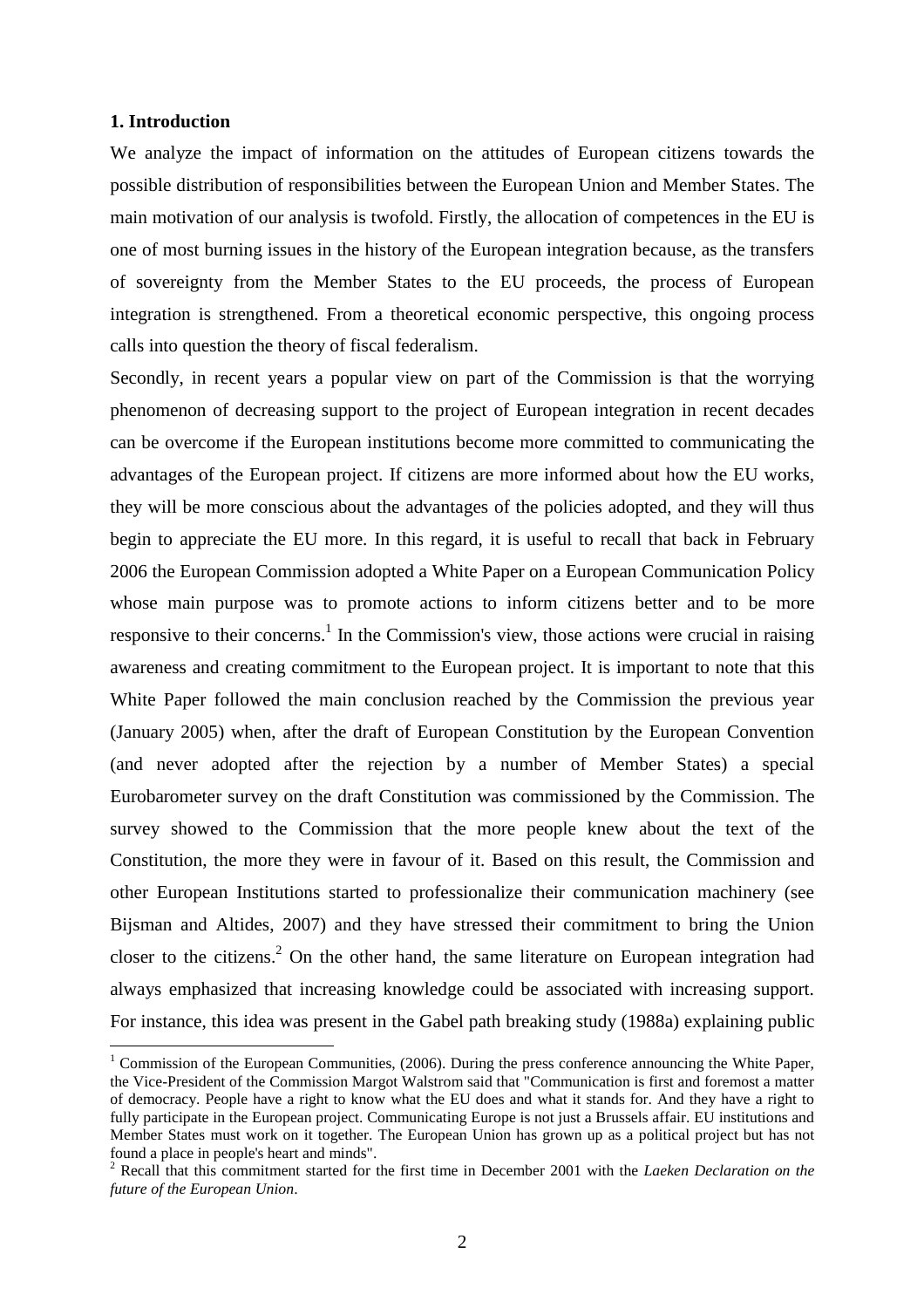support for European Union. However, if a lack of knowledge could potentially increase the gap between EU politics and citizens, to the best of our knowledge there are no studies that have properly investigated whether it is equally true that rendering more information to citizens about the EU and its policies would systematically increase popular support for the European project as such. In this paper we try to consider this research question.

We investigate citizens' support for integration in specific policy areas and we try to assess the role of citizens' information in shaping preferences for integration. In particular, the hypothesis under investigation is that if Europeans are poorly informed on the functioning of the European institutions, they are more likely to be wrong about the consequences of (de)centralization in some policy areas.

It is possible to address this link bringing together two different strands of studies. The first one refers to the recently growing body of literature which seeks to understand the attitudes of individuals towards various issues such as redistribution (Alesina and Fuchs-Schundeln, 2007), pension reform (Boeri and Tabellini, 2012), immigration (Facchini and Mayda, 2008) and economic policy issues (Page and Shapiro, 1983; Blinder and Krueger, 2004). In these papers, among the determinants much emphasis has been placed on factors linked to the selfinterest of individuals (Facchini and Mayda, 2008). Moreover, quite interestingly, some authors (Blinder and Krueger, 2004; Boeri and Tabellini, 2012) emphasize and include among the determinants the role of information which turns out having a significant effect in shaping these attitudes. From the above mentioned papers we have thus borrowed the idea to include the role of information in shaping preferences of European citizens that, in the context of our paper, are namely the attitudes towards (de)centralization. We also follow a second strand of studies, wedged in the literature on fiscal federalism, that try to: i) assess if the current EU architecture follows the normative principles of optimal task allocation among levels of government (decentralization versus centralization) as suggested by the theory;<sup>3</sup> ii) analyse empirically the attitudes of European citizens toward the allocation of competences between the EU and Member States. Alesina, Angeloni and Schuknecht (2005) and Ahrens et al. (2008) provide only descriptive results; Cerniglia and Pagani (2009) use multivariate analysis to explain Europeans' attitudes in terms of almost exclusively socio-economic determinants; Mazzaferro and Zanardi (2008) try to estimate (using data from the International Social Survey Programme) individual preferences of European citizens for some public goods in

 $3$  See Inmand and Rubinfeld (1992), Tabellini (2003) and Alesina and Spolaore (2003, chapter 12)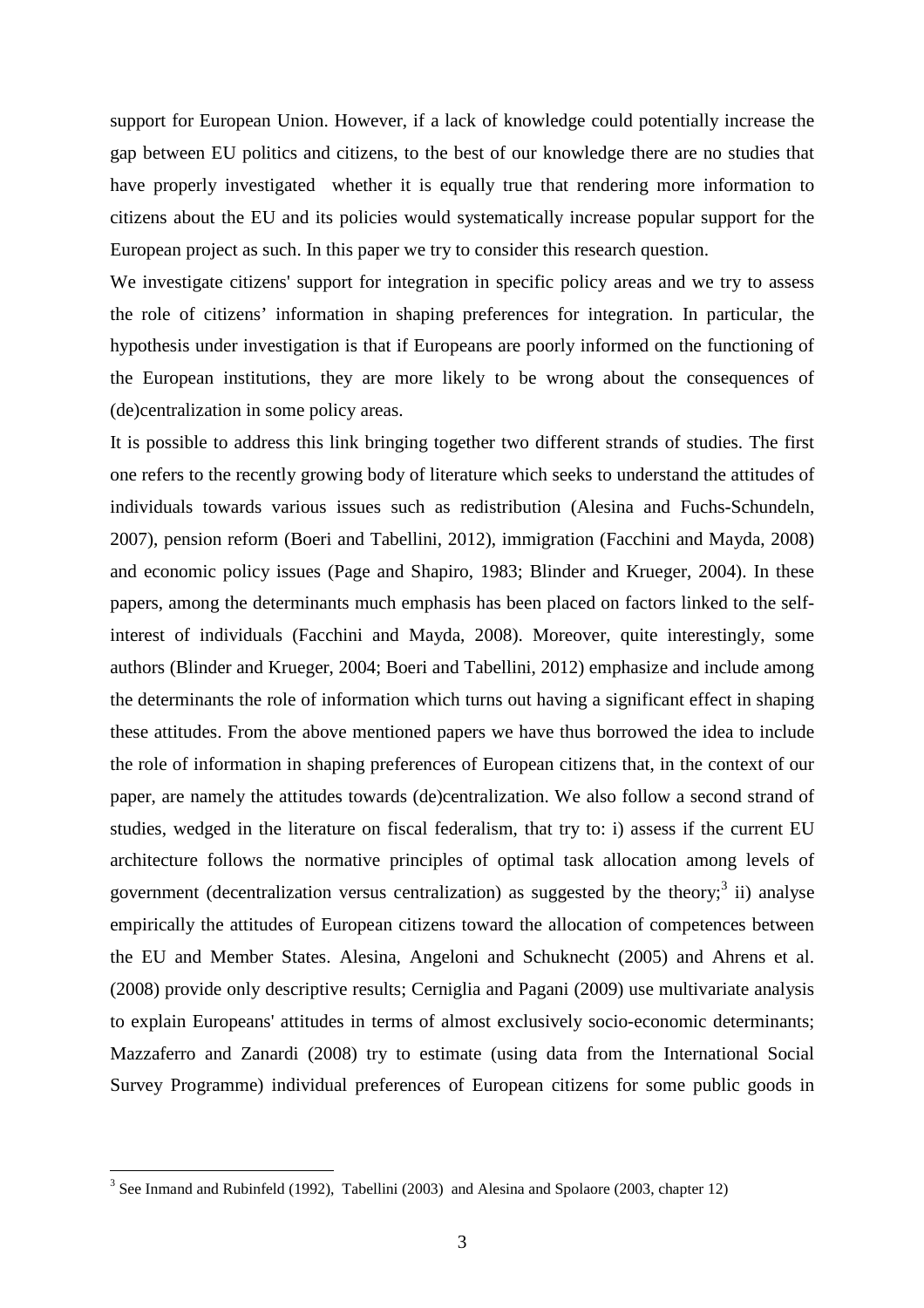order to verify the dominance of centralization over decentralization or vice versa. Notice that in this latter strand of literature, the role of information is completely neglected.

The main novelty of our study concerns the role of information, which we include among the variables explaining citizens' assessment of the most appropriate decision-making level. What we mean by information is actual (or objective) knowledge possessed by European citizens about the functioning of certain European institutions. We refer to this knowledge as `political knowledge'. To measure citizens' assessment of the most appropriate decision-making level we consider questions that elicit information on citizens' opinion regarding the enhancement of EU involvement in the areas of defence, foreign policy and immigration. The reason why we consider these three policy areas is that, as said, we follow the theory of fiscal federalism according to which centralization of competences to the European Union should be optimal when public intervention by individual Member States causes externalities on other Member States and where scale economies in the provision of public goods are important. In this paper we then want to understand if the political knowledge possessed by European citizens has a role in determining preferences to centralize these policy areas to EU. Our hypothesis is that more informed Europeans are better able to understand the potential benefits deriving from a more efficient allocation of those competencies between the European Union and the Member States. The analysis is interesting to us since, *prima facie*, Eurobarometer data show that citizens' preferences about the allocation of these policies between the EU and Member States fit quite well with the argument of fiscal federalism (see Alesina, Angeloni and Schuknecht, 2005 and Cerniglia and Pagani, 2009). In other words, data show that a deeper EU intervention in these areas is the wish of a majority of citizens. In this paper, through the econometric analysis, we want to understand if such preferences for centralization are stronger among citizens possessing an higher level of political knowledge about EU institutions.

As far as we know, this is the first analysis trying to understand to which extent a better information about EU institutions affects individual preferences for (de)centralization. A very recent exception in the political science literature is a paper by Clark and Helling (2012). In this study the authors analyse the link between information and citizens' support for the EU in specific policy domains and they find a positive relationship for areas involving cross-border political issues. However, a severe shortcoming of this paper is that endogeneity issues are completely overlooked. Instead, in our econometric analysis possible sources of endogeneity are properly taken into account.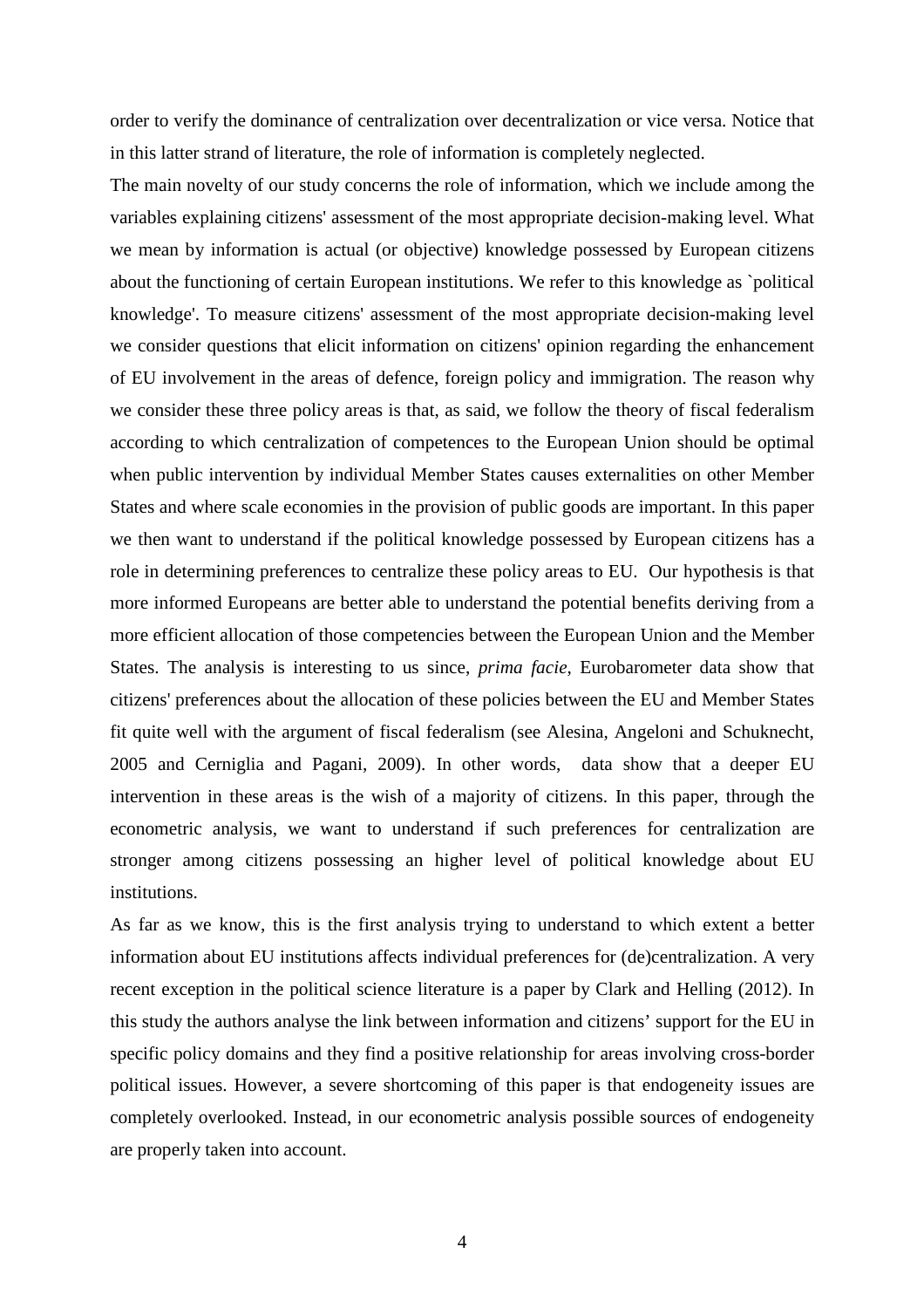To sum up, the questions that we try to answer are: 1) Does more political knowledge increase support for European integration? 2) What other factors determine support for the EU? Our results confirm the positive effect of political knowledge on support for EU integration and they highlight other interesting factors related to citizens' opinions about the allocation of competences.

The remainder of the paper is organized as follows. Section 2 explains the theoretical argument underpinning our hypothesis. Section 3 describes the sample, explains how the variables of interest to us - support for European integration and political knowledge - are measured and it also reports descriptive evidence on the relationship between these two variables. Section 4 presents the estimation strategy and discusses some methodological issues; Section 5 shows the results of econometric analysis. Sections 6 concludes and discusses the policy relevance of our findings.

#### **2. Theoretical background**

Generally, studies on support for European integration measure it through a very simple question, present in every Eurobarometer survey since the beginning, that is "*Generally speaking, do you think your country's membership of the European Union is a good thing, a bad thing, neither good nor bad, or dont' know?*". This question - very simple to understand for respondents - has then become the standard measure of citizens' support for European integration, or – equally - the standard measure for public Euroscepticism in Europe.<sup>4</sup> Looking at this measure across time, public support for Europe collapsed in the post-Mastricht period and it has continued to drop afterwards. In recent years, the most marked increase in Euroscepticism has taken place in the countries most affected by the crisis.<sup>5</sup>

In the literature, the primary theoretical explanation of this measure of citizens' support for European integrations is the "utilititarian" theory: citizens evaluate the integration process in terms of costs and benefits arising from the process of european integration. These costs and benefits may in turn depend on the socioeconomic characteristics of citizens. Gabel (1988a; 1988b) was the first arguing that public support for European integration can be explained by the social-economic position of individuals.  $6$  As it will be shown next, also our analysis

 $4$  See Laconte (2010)

<sup>5</sup> Serricchio et al. (2013)

<sup>&</sup>lt;sup>6</sup> More precisely he suggested that persons with more economic, cultural and social capital have more possibility to take advantage of the free market's labour, service and capital. Therefore, they are probably more likely to evaluate European integration as an opportunity. Several empirical studies in the political science literature confirm this utilitarian theory; for a survey see Eichenberg and Dalton (2007). Very recently, the *Journal of*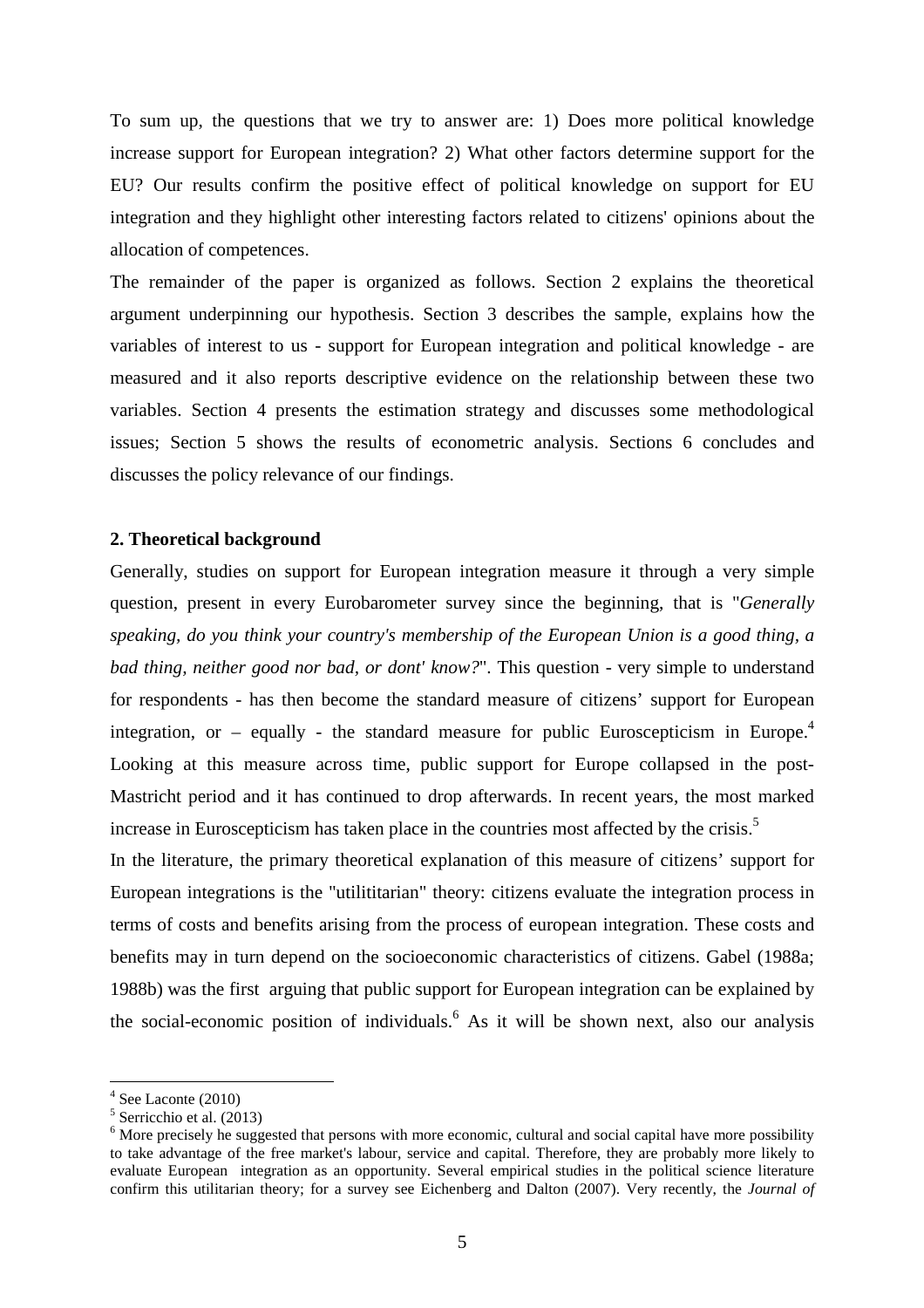highlights the importance of socioeconomic determinants, confirming this long lasting theory of citizens' support for European integration.

Eurobarometer contains also more concrete questions asking citizens how they want to distribute policy responsibilities in different specific areas between the European Union and national governments. In this work, instead of focusing on the standard measure of support for European integration, we consider these latter questions. In our view, and according to other studies (Citrin and Sides, 2004; Hooghe 2003), they provide a more fine-grained measure of citizens' support for European integration. More importantly, we believe that these questions capture very well the debate that has surrounded the process of European integration, considering it an optimal solution for exploiting economies of scales and internalizing negative externalities across the national boundaries.<sup>7</sup> This idea is related to the vast literature on fiscal federalism spurred by the *functional rationale* that underlies the well-known Oates' theorem of decentralization (Oates, 1972) that states that centralization is desiderable if there are economies of scale and externalities that should be internalized. Recent studies in the political economy literature apply this thinking to the European Union. We refer in particular to the contribution by Alesina, Angeloni and Etro (2005) that considers in a theoretical model the trade-off between the benefits of centralization - coming from economies of scales and externalities - and the costs of harmonizing policies due to the potential increasing heterogeneity of citizens' preferences in a union growing in size as long as new members decide to take part in it. The set-up and the normative prediction of this theoretical argument are well applied in Alesina, Angeloni and Schuknecht (2005) to the actual working of the European Union. The prediction is that policies where economies of scale and/or externalities are predominant should be allocated at the European level, and Member States should be involved instead mainly in those policy areas where heterogeneity of preferences are high relative to economies of scale and externalities. Therefore - as the authors claim - natural candidates for a deeper EU intervention are policy areas such as international trade, common market, immigration, money and finance, environment and international relations (namely foreign policy, defence and foreign aid). Along the same lines, the authors also suggest that in other policy areas - such as education, research and culture, business relations (sectoral) and

*Common Market Studies* (2013, vol 51) has devoted a special issue to the increasing phenomenon of Euroscepticism.

<sup>&</sup>lt;sup>7</sup> See Inman and Rubinfeld (1992). Alesina and Spolaore write: "To some extent the Europe is a union of states that serves the purpose of taking advantages of economies of scales, and creating a level of government with limited prerogatives where benefits of scale are large and heterogeneity of preferences low. The principle of subsidiarity that should be the basis of European integration is consistent with this interpretation" (Alesina and Spolaore, 2003, p. 205).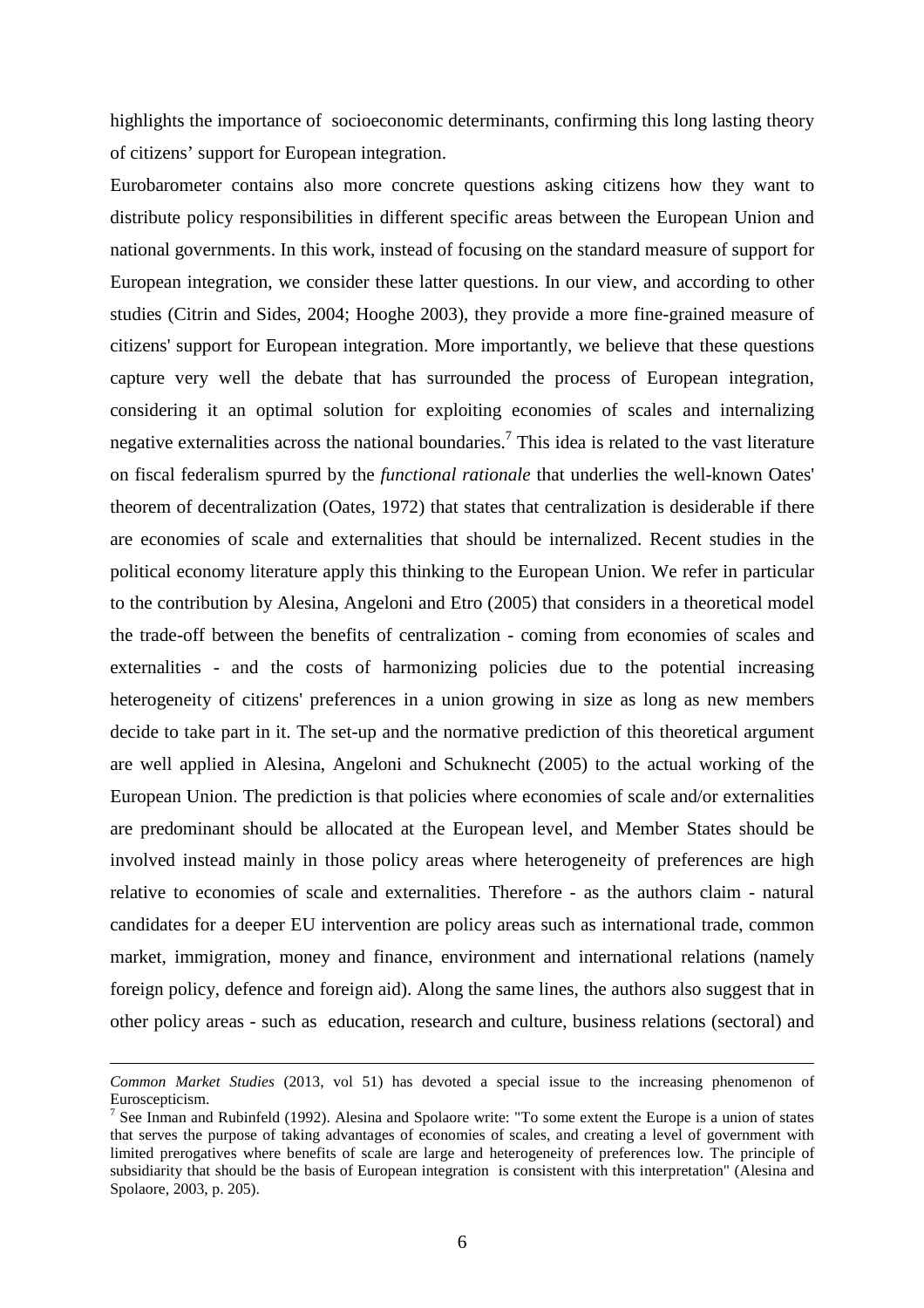citizens and social protection - economies of scale and externalities are less obvious and the strength of heterogeneity of preferences overcomes the benefits of economies of scale and internalization of externalities. Bearing in mind this theoretical framework, the authors study the actual policy involvement in the policy areas previously mentioned. It emerges that the actual allocation of EU policy is partly inconsistent with the normative criteria.<sup>8</sup> On the other side, using Eurobarometer survey (Spring 2001 issue), the authors show that citizens' preference match the normative criteria put forward by economic theory.<sup>9</sup> In other words, it seems that citizens desire European integration when "*it is functional"*, that is when European integration may be advantageous to exploit economies of scale and it may be desiderable as well in order to internalize externalities. These findings are not dissimilar from other studies (Ahrens et al., 2008; Cerniglia and Pagani, 2009).

In this paper we then choose to explore better such functional argument with the aim to understand if information (or political knowledge) strengthen it. To sum up, the *functional* argument can be expressed empirically through what we define a "functional hypothesis": citizens who are more informed are better able to understand the potential benefits deriving from a more efficient allocation of competences between the European Union and the Member States. The three policy areas we consider are: foreign policy, defence and immigration policy. Quite understandably, these policies fit very well the functional argument discussed above: economies of scale in foreign policy and defence are pretty obvious and, as regards immigration, a rationale for centralization comes from the need to internalize the negative externalities arising from free-riding behaviour by member countries.<sup>10</sup>

#### **3. Data and descriptive results**

The empirical analysis is based on Eurobarometer micro-data, that are an enormous source of information for investigating, monitoring and understanding the attitudes of European citizens towards various issues and policies adopted by the EU. The universe of the survey is citizens

<sup>&</sup>lt;sup>8</sup> As the authors claim: "The Eu is too involved in certain areas where economies of scale seem low and heterogeneity of preferences high and not involved enough in others, which, in principle, should have the opposite characteristics" (pag. 312).<br><sup>9</sup> For instance they show that there

For instance they show that there exist a huge favour by citizens for EU involvement in policies related to international relations as well as money and fiscal matters and environment The authors conclude: "In summary, the evidence form the Eurobarometer shows that the preferences of European citizens regarding the allocation of functions between Europe and member countries is remarkably similar to our judgement based on the prediction of theoretical models" (p. 287).

 $10$  Giordani and Ruta (2010) propose also an argument in favour of centralization at the European level of immigration policy as they show, in a theoretical framework, that unilateral behaviour by Member States may lead to coordination failures.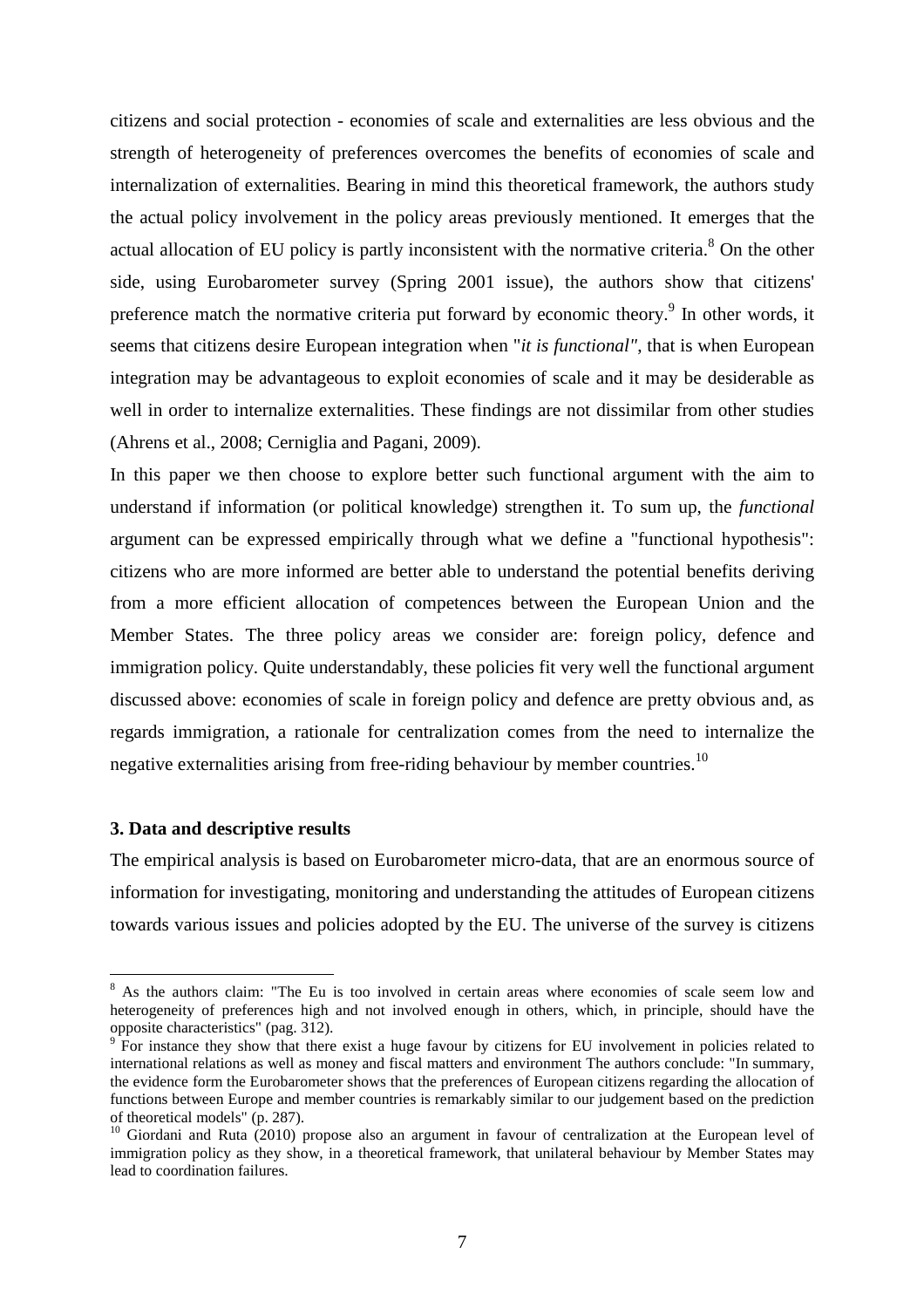aged 15 and over residing in the European Union. To the aim of our work, we use the 2007 Eurobarometer 67.2 "European Union Enlargement, Personal Data Privacy, the National Economy, and Scientific Research, April-May 2007", which contains individual information on 30,224 European citizens. We exclude candidate countries' citizens, selecting in this way 26,717 observations.

The 67.2 edition of the Eurobarometer has the valuable feature of containing: i) a set of questions about the willingness to pool authority and create a common policy in the areas of defence, foreign policy and immigration; ii) a set of questions that enable assessment of the degree of correct political knowledge possessed by European citizens on some key institutional features of the EU. By combining this information, we are allowed to investigate the relationship between political knowledge and attitudes towards the European Union.

#### TABLE 1

Beside these questions, the survey collects data on a standard set of demographic and other socio-economic background variables and on citizens' ideology, such as their left/right political position. This is also an important characteristic of the survey, given that some studies have shown that ideology plays a role in shaping individuals' attitudes towards the European project (Eichenenberg and Dalton, 1993; Hix 2008). The survey also includes a specific set of questions on political trust.

Looking at our sample (see Table 1), on average, respondents are 45 years old, and 52% are female. Almost one quarter of the sample (23%) completed education before the age of 15; 40% between 16 and 19; and 24% after the age of 20. As regards labour-market position, retired persons represent 25% of the sample, a percentage similar to that of manual workers (23%). The modal value of the political position is centre (34%), followed by left (27%) and right (20%). One fifth of respondents either refuse to answer this question or state that they do not know. The percentages of citizens who trust the national government and parliament are, respectively, 41% and 43%.

#### *3.1 Measuring citizens' attitudes for European integration*

To analyze citizens' attitudes we use Eurobarometer's questions that elicit information on citizens' opinions regarding the enhancement of EU involvement in the three policy domains. These questions are the basis for building the dependent variables of the econometric analysis. The precise wording of the questions is as follows: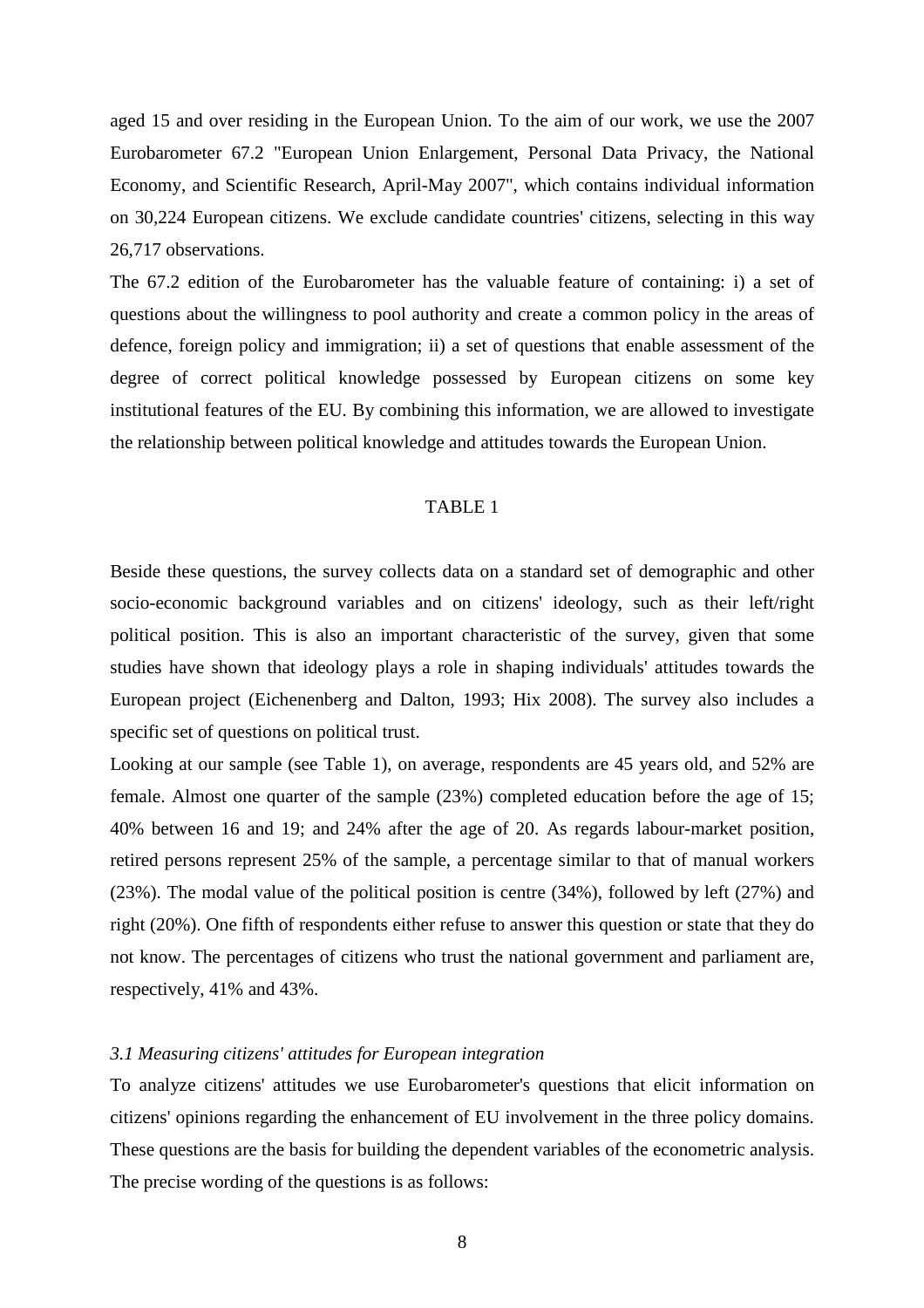*"What is your opinion on each of the following statements? Please tell me for each statement, whether you are for it of against it:* 

*1. A common foreign policy among the member states of the EU, towards other countries* 

*2. A common defence and security policy among EU member states* 

In order to gain information on European citizens' opinions on immigration policy as well, we used another question, whose exact wording is:

*"Do you tend to agree or tend to disagree with the following statement? The EU should have a common immigration policy towards people from outside the EU"* 

In our view, the above questions are concrete proposals for a stronger European integration and can yield a good picture of the degree of Europeans' support for (or opposition against) the European Union.<sup>11</sup>

As already said, in accordance with previous studies, we are not surprised that data show an overwhelming majority of European citizens in favour of common policy in the three areas under consideration. The highest percentage is for defence (77%) followed by immigration and foreign policy (see Table 2).

At this stage, the obvious step in the analysis is to understand which factors shape such strong citizens' support for European integration and, in particular, to analyse the role of political knowledge in order to test for the "functional hypothesis".

#### *3.2 Measuring political knowledge*

 $\overline{a}$ 

As said, the 67.2 Eurobarometer survey contains a set of questions about citizens' objective knowledge about how the EU works. We refer to this knowledge as political knowledge. This is a very important feature of the survey because no solid conclusion could be drawn on the relationship between knowledge and attitudes using subjective (self-declared) knowledge, since this latter can not be verified. The question in the survey used to infer the citizens' level of political knowledge is:

*"For each of the following statements about the European Union could you please tell me whether you think it is true or false?* 

#### *1. The EU currently consists of fifteen member states*

 $11$  The Eurobarometer surveys generally contain a question asking whether, for a wide array of political areas, the respondent thinks that decisions should be made by his/her own government or made jointly within the European Union. Although this question ask opinions regarding a large number of domains, we preferred to use the questions described in the text for two reasons. First, because they clearly ask for preferences for "a common policy" while the other question simply ask whether the respondent think that the policies should be made jointly within the European Union or not, which not unambiguously means a common policy; second, because the question asks preferences simultaneously with regard to 18 policy areas and hence it is likely that the answers are provided less accurately.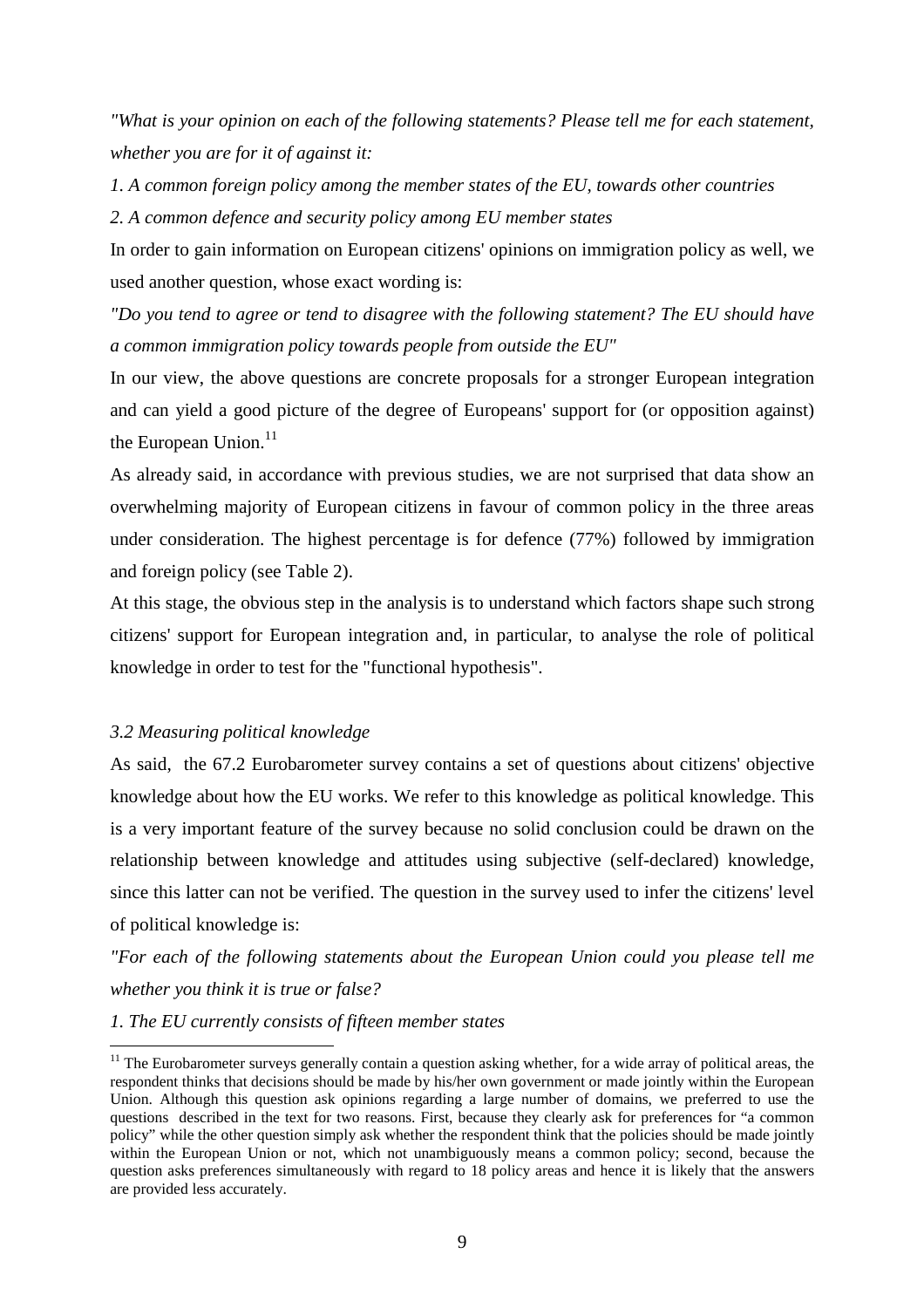## *2. The members of the European Parliament are directly elected by the citizens of the EU*

*3. Every six months, a different member State becomes the President of the Council of the European Union".* 

Obviously, these questions investigate citizens' information about only three aspects of the functioning of EU institutions. However, we believe that they are a good proxy of citizens' political knowledge because they regard crucial and basic elements of European institutions.

Among the three questions, the highest percentage of correct answers regards the number of member states, which is correctly known by more than 60% of respondents, while less than half of the sample (45%) knows that the members of the European Parliament are directly elected by the citizens of the EU, and just over half (52%) knows that the President of the Council of the European Union changes every six months.<sup>12</sup>

#### *3.3 Political knowledge and support for integration*

 $\overline{a}$ 

In this section we present a first sketch of citizens' opinions for greater European integration and about the relationship between these latter and political knowledge. Overall, a very large majority of respondents (more than 70% in all three policy areas) are in favour of a common policy (see Table 2). As said, these data come in accordance with previous studies (Alesina, Angeloni and Schuknecht, 2005; Ahrens et al., 2008 and Cerniglia and Pagani, 2009) and they suggest that citizens correctly perceive that greater involvement by the European Union could make the management of these policies more efficient. Defence shows the highest percentage of support (77%), probably because in this policy area the benefits arising from economies of scale are much more easily understood by citizens.

## TABLE 2

On average, male have a more favourable attitude towards greater EU integration. Better educated people have a more positive stance as compared to less educated citizens; the level of consensus is highest among high-skilled workers (professionals and general management) while it is at the lowest level for house persons, followed by retired individuals, unemployed and manual workers. This evidence is consistent with the utilitarian approach above

<sup>&</sup>lt;sup>12</sup> One may think that the high percentage of correct answers regarding the number of Member States is due to the answers provided by New Member States' citizens that had just entered EU in 2007 (in 2004 except Romania and Bulgaria that entered in 2007). However, the shares of citizens answering correctly this question for new members' and old members' citizens are very similar, equal respectively to 61.8% and 60.8%.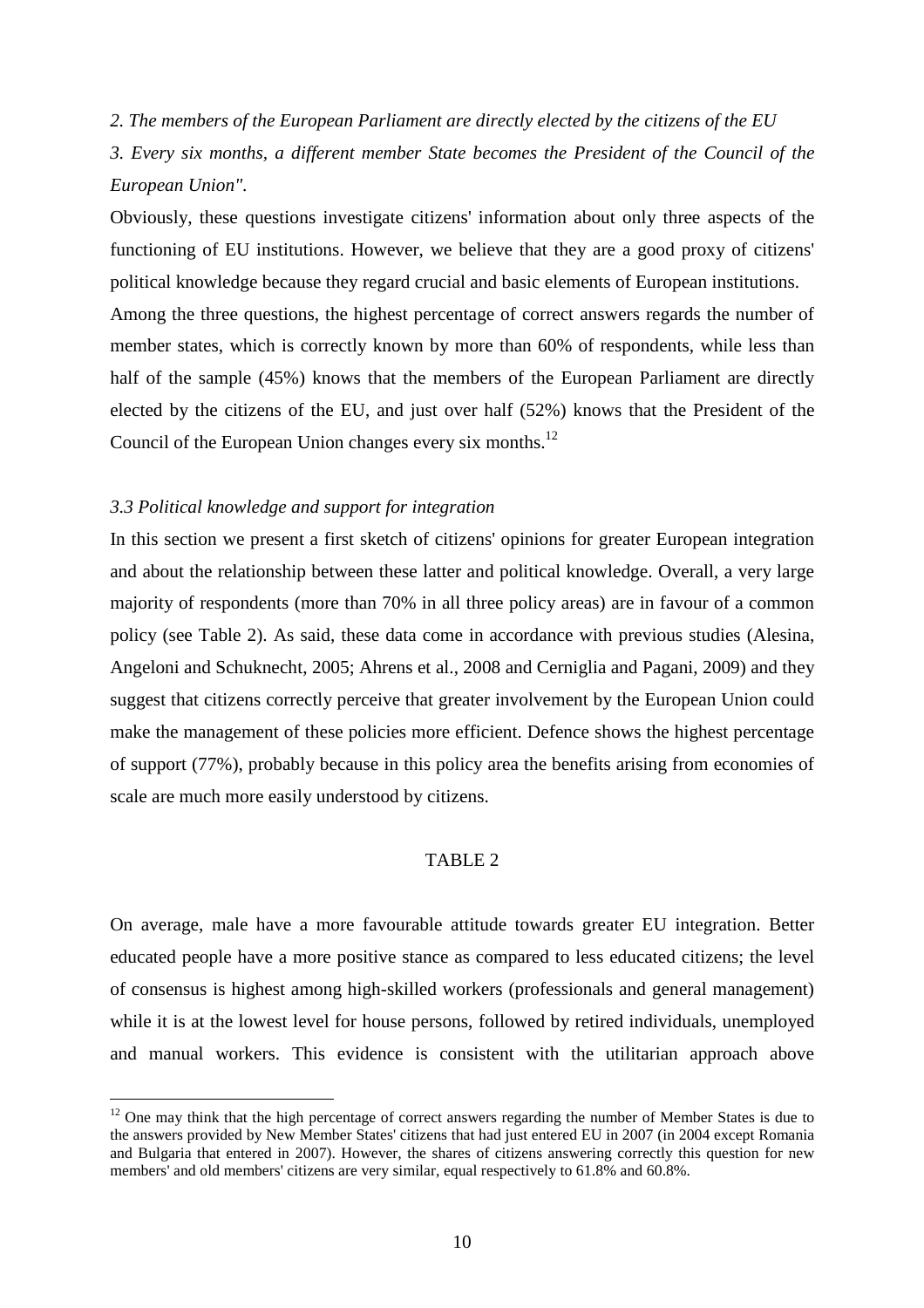mentioned: high-skilled workers are more likely to gain from EU integration, for instance because it allows them to increase their job opportunities and, more in general, to make the most of their human capital. By contrast, low-skilled and unemployed workers are likely to fear the increased competition on the labour market that EU integration may bring.<sup>13</sup> Oldest citizens (aged 65 and over) are less favourable to a European common policy as compared to citizens of younger ages. Citizens who trust national institutions exhibit a high level of agreement. Regarding ideology, individuals without a declared political position show the lowest consensus for EU with respect to all other citizens. Surprisingly, at least at descriptive level the left-right position of citizens does not seem related to preferences for centralization in any of the policy areas. Finally, it is noteworthy that citizens of new member states are on average better disposed towards a common EU policy compared to EU15 citizens with regard to all the policy areas considered. In a nutshell, we see that the transfer of power to the EU is not viewed by all citizens as equally desiderable.

As a first preliminary evidence of the link between political knowledge and consensus towards EU integration, we show the consensus level for a common policy separately for the three topics and for varying levels of knowledge (see the last lines of Table 2). The Table shows that as political knowledge increases, so does the average consensus for more EU power in all three the considered policy areas. For the whole sample, the average consensus grows from 53% to 80% moving from zero to three correct answers in the case of foreign policy, from 63% to 84% in the case of defence and from 58% to 84% in the case of immigration. Very interestingly, knowledge plays a role especially for those respondents on average less well disposed towards Europe. As an example, for the least educated, moving from zero to three EU institutions known is related to an increase in support for EU management of the three policies equal, respectively, to 82% (foreign policy), 57% (defence) and 77% (immigration).

To sum up, data show substantial consensus among citizens on a common policy in regard to foreign affairs, defence and immigration. Moreover, descriptive evidence suggests both that higher levels of political knowledge are associated with more support for the EU and that there exists a certain degree of heterogeneity across citizens as far as this relationship is concerned.

 $13$  This result is in line with the utilitarian model of public support for EU integration (see Hix, 2008; Gabel and Palmer, 1995 and Gabel, 1998a).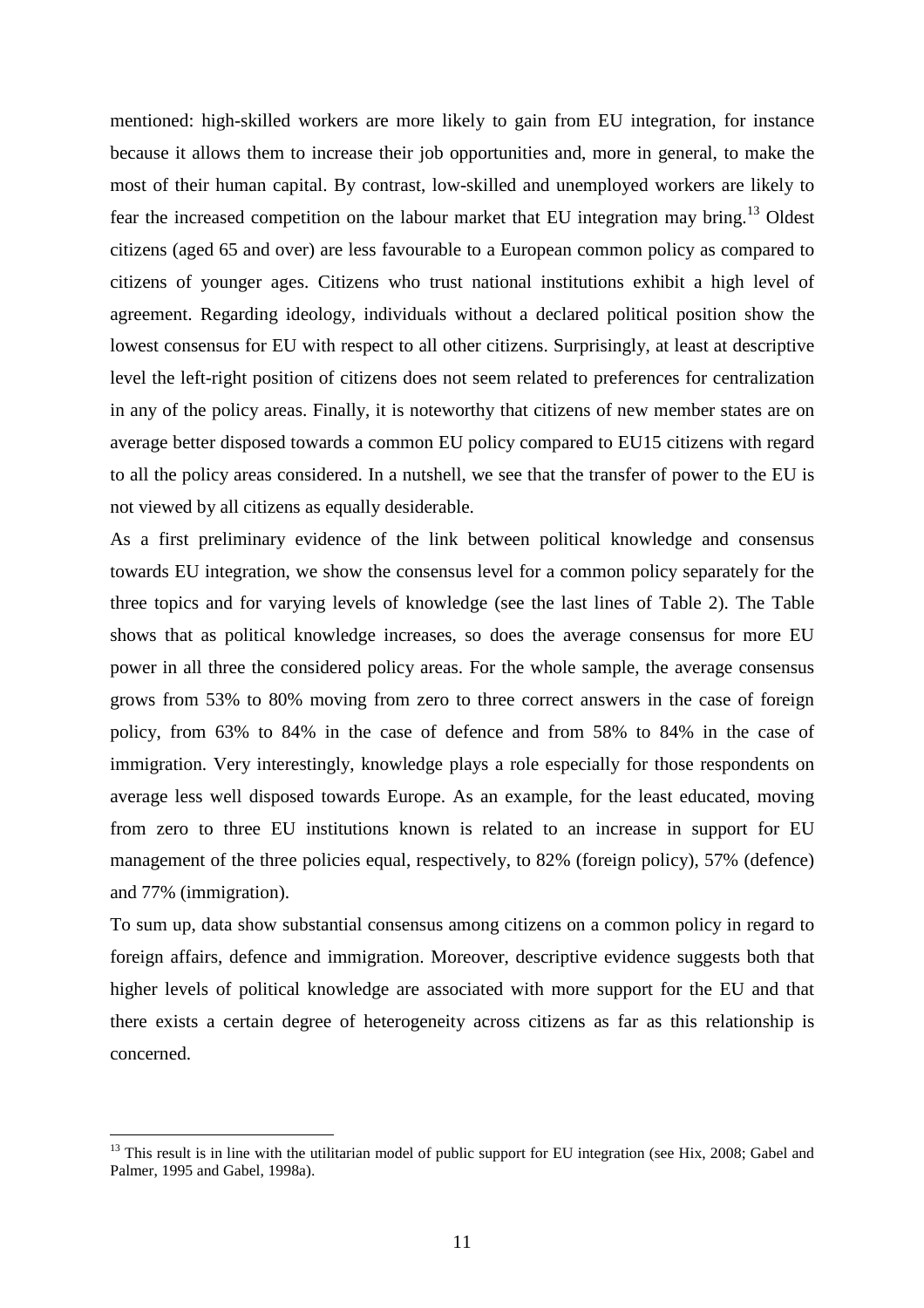#### **4. Empirical strategy**

 $\overline{a}$ 

In this section we describe the empirical approach and discuss some methodological issues. We model the probability to support a greater involvement of EU in policy *i*,  $Pr(S_i)$  as a function of a vector *X* of demographic and other socio-economic background variables (age, squared age, gender, education, marital status, occupation and home ownership as a proxy for income), on country fixed-effects  $C$ , on two variables for trust  $T$  (whether the respondents trust the national parliament and the national government) and on political ideology variables *I* (a set of dummies for left/right political positions). Controlling for ideological position is important because it allows distinguishing the effect of citizens' efficiency evaluations about the optimal allocation of competencies between the European Union and the member states from the role of their political opinions in shaping their attitudes.

Finally, political knowledge, which is our variable of interest, is included among regressors. As already said, we consider knowledge about some EU institutions. We built one single variable (EU info) by summing the number of right answers to the questions regarding the functioning of the three EU institutions described in the previous section, so that the variable EU info ranges between zero (no correct answer) and three (all correct answers). In order to facilitate interpretation of results, we dichotomise this variable and thus enter it in the estimation equation as a dummy variable (*DEU info*) taking the value of one in the case of high knowledge (two or three correct answers) and zero in the case of low knowledge (zero or one correct answers).<sup>14</sup> Hence, to model attitudes towards the EU we assume that the probability of being in favour of the i-th policy is captured by the following regression equation:

$$
Pr(S_i) = \alpha + \beta_1 C + \beta_2 X + \beta_3 I + \beta_4 T + \beta_5 (D_{EU\ inf_O}) + \varepsilon
$$
\n(1)

Equation (1) is fitted by three standard probit models where the dependent variables are dummy variables taking the value of one when individuals are in favour of, respectively, a common foreign policy, a common defence and security policy and a common immigration policy. Averaging answers on the three policy areas, we observe that 9.8% of respondents do not have an opinion (the answer is "don't know"). In our analysis, these individuals are

<sup>&</sup>lt;sup>14</sup> We replicated estimates including dummy variables for each number of correct answers instead of the dichotomised variable but results were qualitatively unchanged.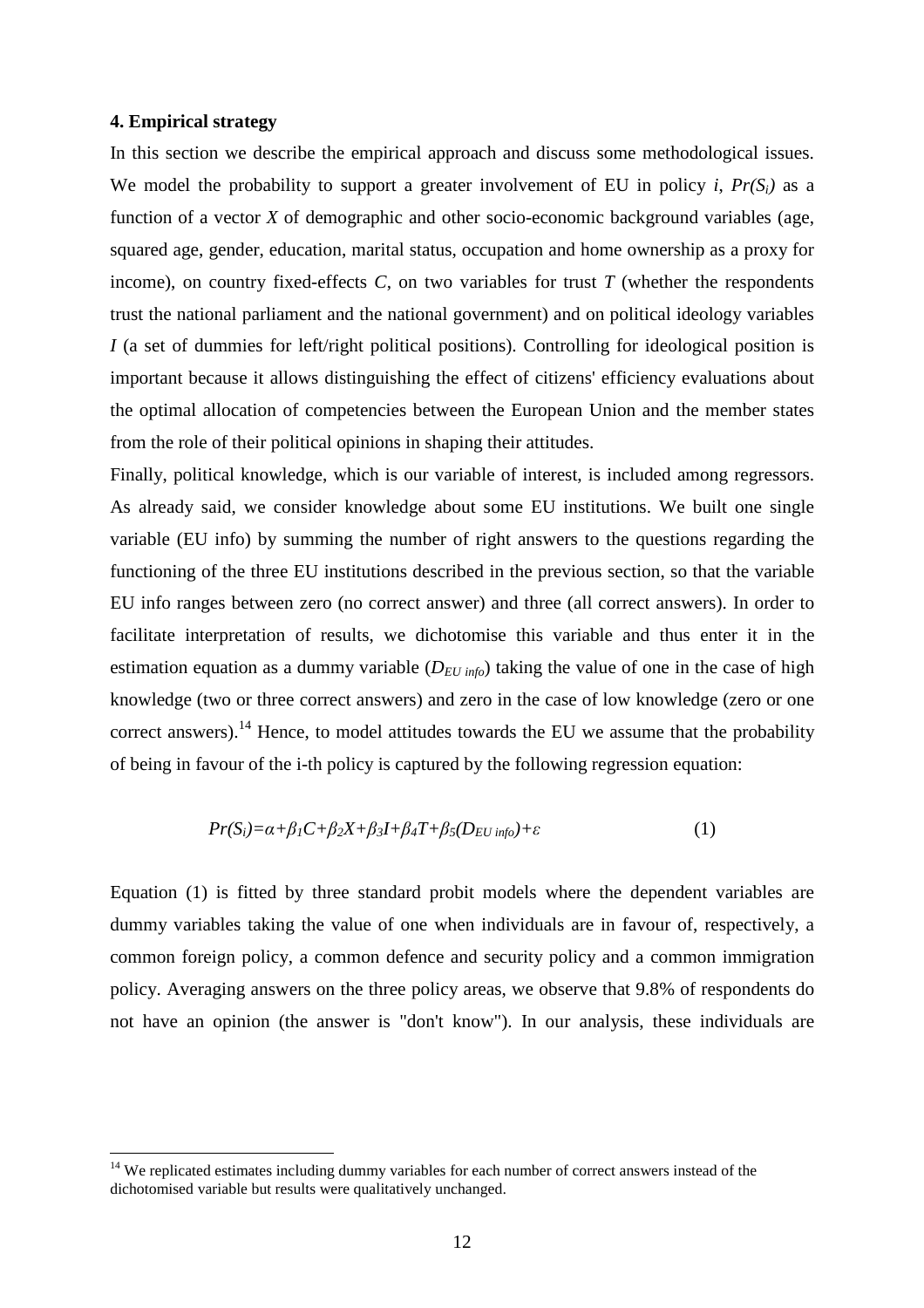merged with the "disagree" category, so that the dependent variables take the value of zero if respondents either disagree or do not have an opinion.<sup>15</sup>

A very important point to take into account is that the estimation of standard regression models assuming that political knowledge is strictly exogenous to opinions on EU leads to biased results if, rather than knowledge having an exogenous causal effect on EU support, knowledge and EU support are jointly determined by underlying factors unobserved in the data. Stated differently, if we want to identify a causal relationship and not a simple correlation between political knowledge and attitudes towards the EU, we must consider that the former variable is likely to be endogenous to attitudes. Endogeneity may arise if there are unobserved factors (like a generic preference for EU) that affect both positive attitudes towards European policies and the extent to which people get informed about the working of EU institutions and, hence, citizens' knowledge simply identifies those respondents who are in favour of European integration.

We deal with endogeneity in two ways. First, we exploit a set of questions present in the 67.2 Eurobarometer survey that allow us to get information regarding the level of citizens' attachment to the EU. These questions are: i) Whether the EU conjures up a positive image; ii) Whether the respondent feels very attached to the EU; and iii) Whether s/he trusts the EU. We built a single variable by considering simultaneously the three questions. This variable, which ranges between 0 (minimum degree of Europeanism) and 3 (maximum degree of Europeanism), should proxy the unobservable generic positive attitude for EU (let us call it `genuine Europeanism'). If the source of endogeneity is genuine Europeanism, which determines simultaneously preferences and knowledge, this variable should catch the variation in attitudes produced by genuine Europeanism and thus contribute to isolate the causal effect of knowledge on citizens' attitudes.

Second, we use an IV approach and we reach identification using a maximum-likelihood seemingly unrelated two-equation probit model with exclusion restrictions. In order to do so, we have to find valid instruments for political knowledge, that is variables correlated to knowledge but uncorrelated to the error term of the policy opinions equations. The Eurobarometer dataset provides two instrumental variables suitable for this aim. First, we use as instrument citizens' actual knowledge of the main economic indicators of their country. More specifically, the 67.2 Eurobarometer survey contains a set of questions about the growth

<sup>&</sup>lt;sup>15</sup> We also estimated multinomial logit models with a three-values (agree, do not agree, don't know) dependent variable. However, the results are unchanged. Multinomial logit estimation results are available from the authors upon request.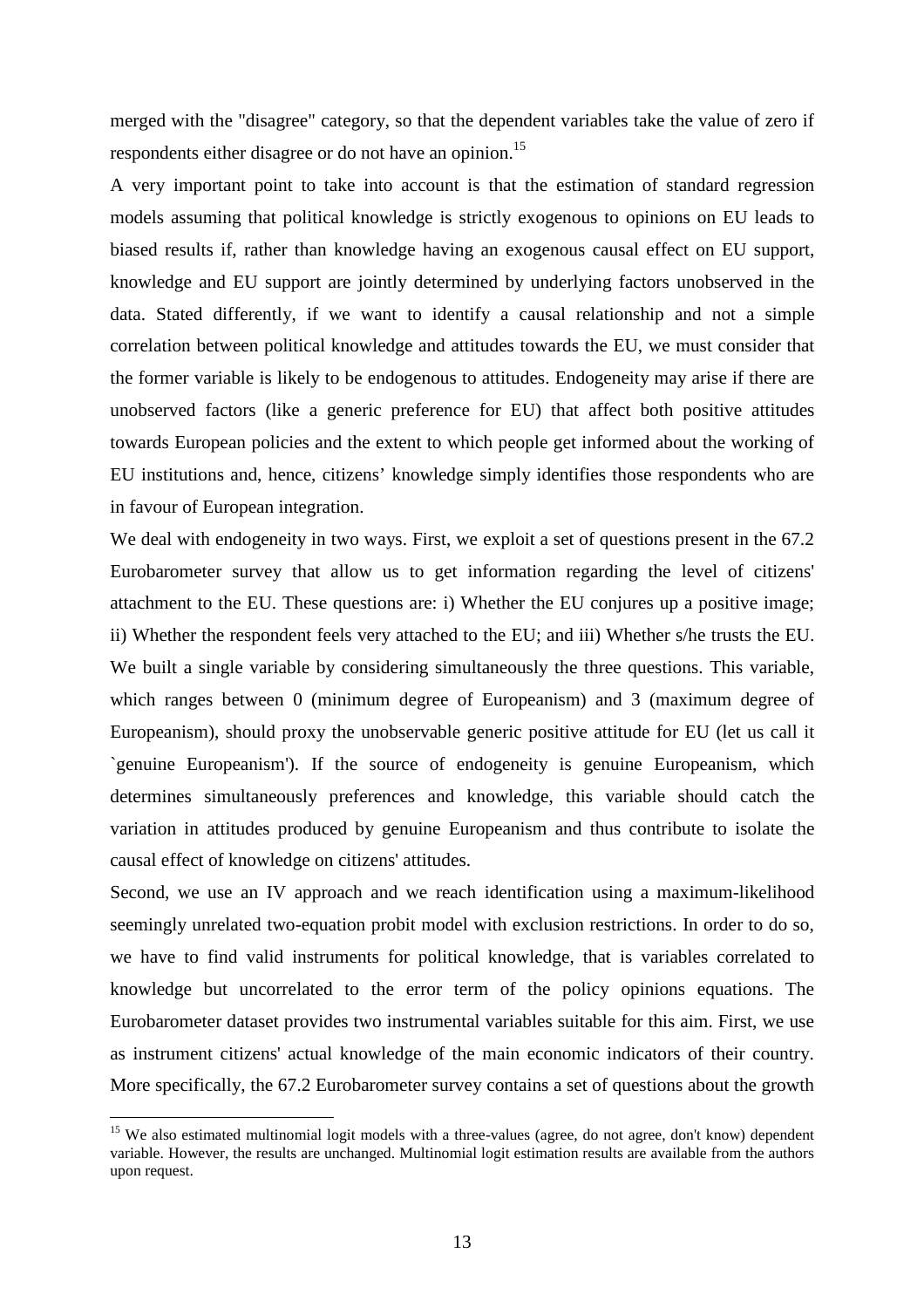rate, the inflation rate and the unemployment rate in the respondent's country. The exact wording of each question is:

*1. What was the official growth rate of the economy (measured in terms of Gross Domestic Product) in (OUR COUNTRY) in 2006? I can tell you that this figure is between -1% and 15%.* 

*2. What was the official inflation rate, the rate of which consumer prices increased or decreased, in (OUR COUNTRY) in 2006? I can tell you that the exact figure is between -1% and 20%.* 

*3. What was the official unemployment rate, the percentage of active people who do not have a job, in (OUR COUNTRY) in 2006? I can tell you that the exact figure is between -1% and 20%.* 

We have compared the answers provided by respondents to the actual figures for these economic variables and computed the errors. We built a variable by summing the number of answers characterized by low errors, where an error is considered low when it ranges between 0 and 2 percentage points, and dichotomised this variable so that it takes the value of one when 2 or 3 answers to the previous questions are provided with a low error. This variable should catch the propensity to be informed, and thus it should be correlated with political knowledge but not with opinions about the desirability of a common policy in the three areas we consider.

The second instrument is a dummy variable built using a Eurobarometer question where respondents are asked to say whether or not they agree that it is necessary to know economic figures like the growth rate, inflation rate and unemployment rate. The dummy variable takes the value of one when the respondent totally agree or tend to agree, and zero otherwise (tend to disagree or totally disagree). Also this variable should control for the inclination to get informed, and, as such, it should be correlated with the level of political knowledge about the EU but not with citizens' policy opinions.

Our estimation strategy consist of estimating 3 two-equation latent dependent-variable models: The estimated models are bivariate probit by which we estimate simultaneously an equation for citizens' attitudes with one endogenous dummy (political knowledge) and one reduced form equation for the endogenous political knowledge dummy. The exclusion restrictions are based on the IV described above.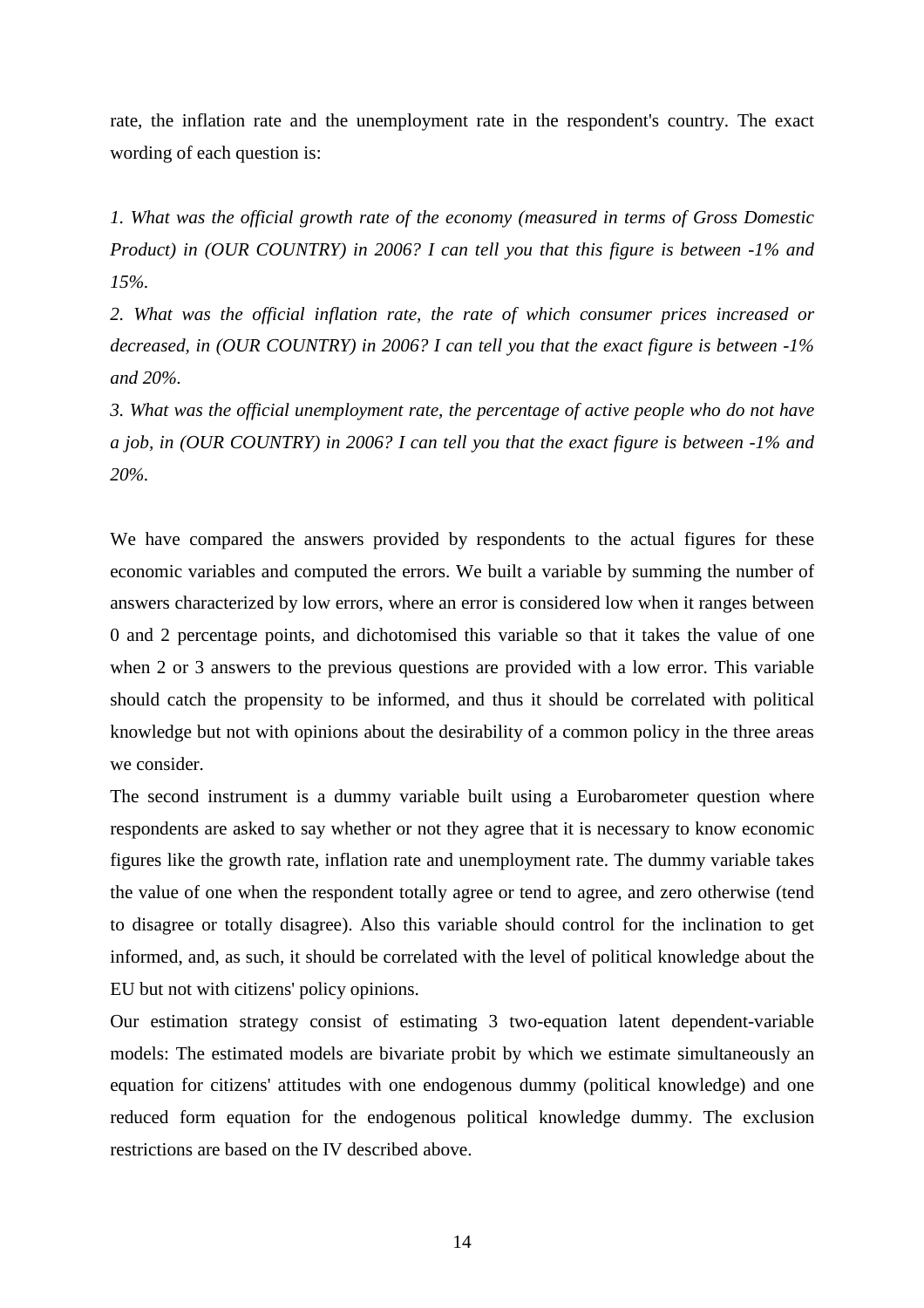#### **5. Results**

 $\overline{a}$ 

In this section, first of all we will verify whether the positive relationship between political knowledge and attitudes towards EU integration remains after controlling for citizens' observable characteristics and assuming the exogeneity of political knowledge. Second, we will cope with the potential endogeneity of knowledge. Finally, we will comment also on the other estimation results.

#### *5.1 The role of political knowledge*

The upper panel of Table 3 presents probit results when political knowledge is taken as exogenous to attitudes. The Table displays only the coefficients of *EU info* while complete estimates are shown in the Appendix (see Table A1). In order to facilitate interpretation of the results we report marginal effects.

#### TABLE 3

Considering our variable of interest, estimation results widely confirm the positive relationship between political knowledge and citizens' agreement on the assignment of more power to the EU that emerged from descriptive analysis (see Table 1). More specifically, moving from low to high EU knowledge is related to an 11.2% increase in the probability of being in favour of more EU powers in the field of foreign policy and to a 10.8% increase in the field of immigration. The lowest coefficient is instead found for defence (+8.1%).

The lower panel of Table 3 shows estimates when "genuine Europeanism" is controlled for (see section 3).<sup>16</sup> This variable should control for the unobservable preference for EU, which is likely to determine simultaneously approval of EU integration and the extent to which citizens inform themselves about the workings of the EU institutions.

First of all, results in the Table clearly confirm the positive relationship between political knowledge and preferences for centralization, also after controlling for one of the main potential source of endogeneity. Second, our hypothesis that when citizens are keener on the European project, they are more likely both to inform themselves and to be in favour of EU integration is confirmed, as evidenced by the decrease in the coefficients for political knowledge with respect to the specification not controlling for genuine Europeanism shown in the upper panel of Table 3. The highest reduction in the marginal effect of knowledge is

<sup>&</sup>lt;sup>16</sup> Also in this case we show only coefficients of *EU info* while full estimates are in Table A2 in the Appendix.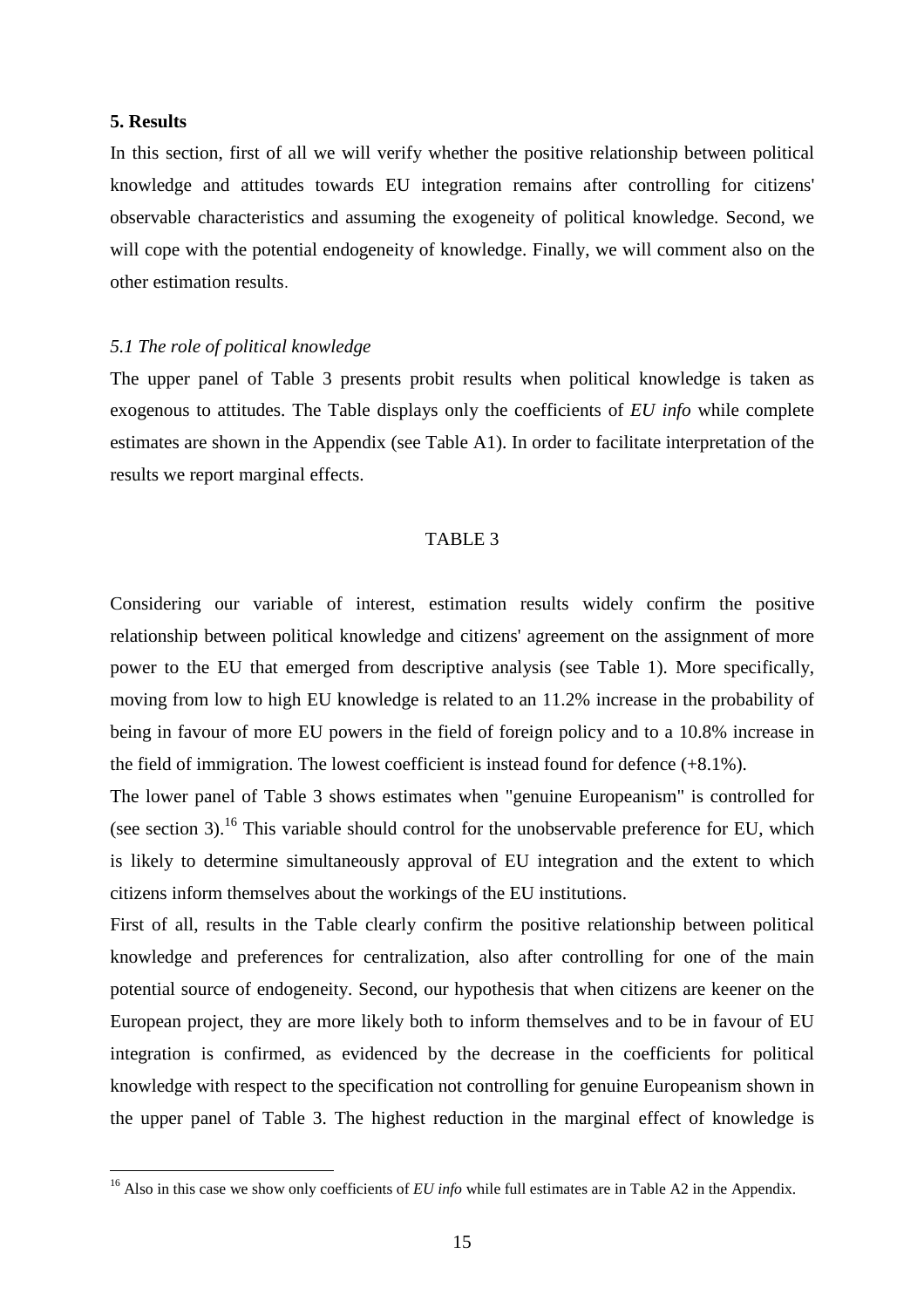found for defence (-18.6%), suggesting that in this case Europeanism plays a greater role than in the case of the other two policies, especially immigration, for which we find a reduction in the marginal effect of just 8.6%.

On the whole, these results confirm that estimation of attitudes neglecting that knowledge is jointly determined with Europeanism leads to upward biased results. This means that, at least to some extent, a generic positive attitude towards the EU simultaneously determines knowledge and attitudes towards European integration.

Finally, in order to better tackle the issue of endogenous knowledge, Table 4 shows the results obtained using IV techniques with exclusion restrictions. As a robustness check, we replicate estimates using the two different instruments described before.

To facilitate the interpretation of empirical results, in this case too the table contains marginal effects computed after bivariate probit estimation.<sup>17</sup>

#### TABLE 4

Also the IV approach results confirm an important role for political knowledge and they show that a greater amount of political knowledge has a marked positive effect on positive attitudes towards EU integration. The computed marginal effects do not change greatly when estimated with different instruments: they are 8.6%, 6.1% and 9.2% respectively for foreign policy, defence and immigration policy when using IV1 and 8.2%, 5.4% and 8.4% when using IV2. It is also to be noticed that there is a slight decrease in the marginal effects of knowledge with respect to previous estimates; this finding confirms that estimating the effect of knowledge on opinions neglecting endogeneity leads to upward biased results.

#### *5.2 Other factors affecting citizens' preferences*

Previous empirical studies have shown that citizens of different countries on average have dissimilar preferences regarding EU integration.<sup>18</sup> For instance, Voessing  $(2005)$  shows unambiguously that nationality is the most relevant factor influencing individuals' attitudes towards the EU. Our findings confirm the importance of the country effect. The Nordic country group has the lowest support for EU integration, followed by UK; for these countries

 $17$  More specifically, marginal effects are computed as the difference between the marginal probability of being in favour of centralisation given a high level of political knowledge less the marginal probability of being in favour of centralisation given a low level of political knowledge. We show only the coefficients of political knowledge, while we report full estimates in Tables A3 and A4 in the Appendix.

<sup>&</sup>lt;sup>18</sup> See Cerniglia and Pagani, (2009).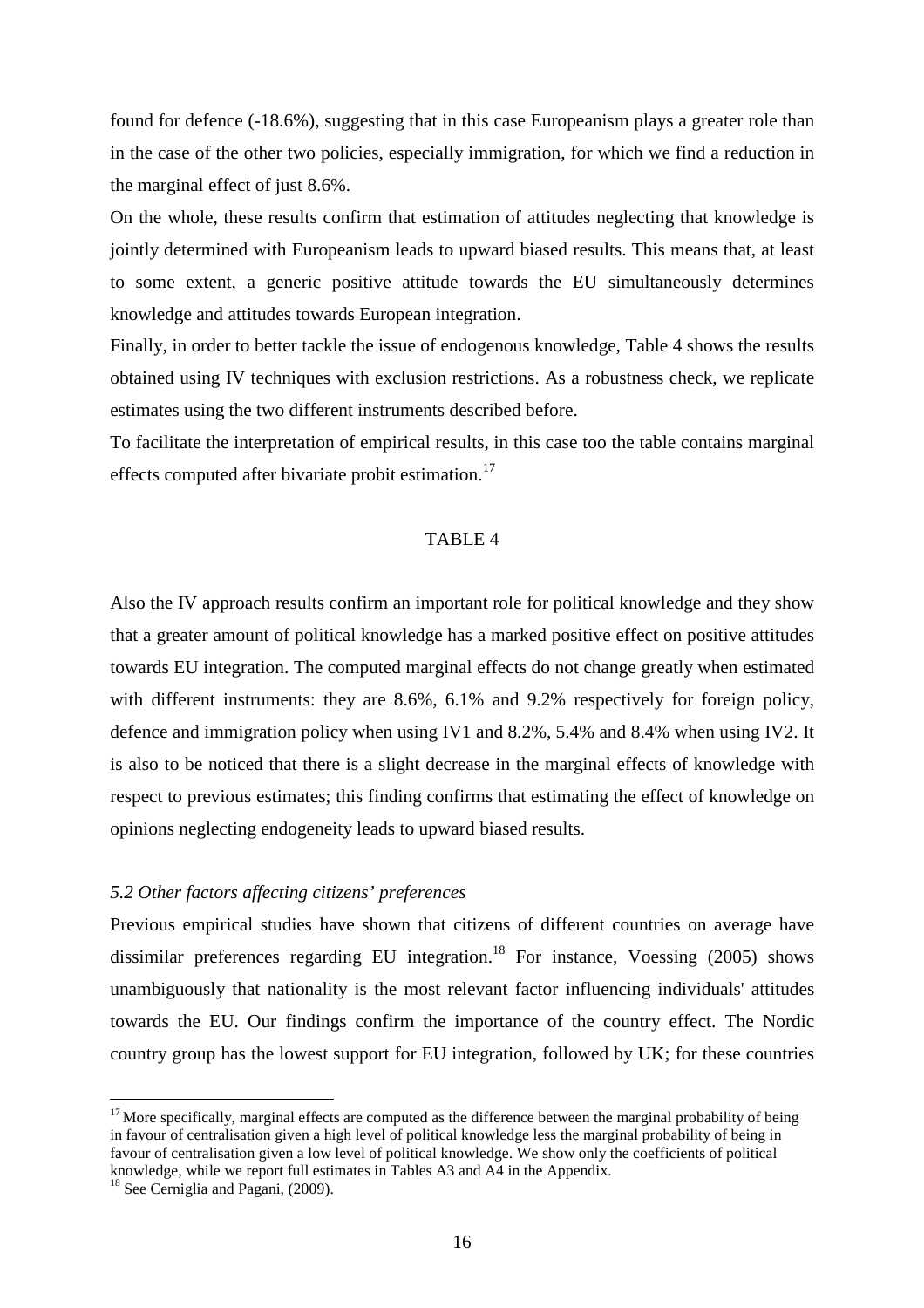the highest disagreement is found for foreign policy and the lowest for immigration policy. Citizens from new member states and from the Mediterranean group of countries (with the exception of Portugal) are generally more in favour of greater EU involvement, as well as citizens from Germany and Belgium.

Females are on average slightly less in favour of common policies than men, and in the case of both foreign policy and immigration, consensus is increasing and concave in age. The results for education confirm the descriptive evidence by indicating high education as a factor enhancing support for Europe: respondents with the lowest education level are less likely to be in favour of more EU involvement in each policy compared to citizens with the highest education level, with a stronger effect in the case of foreign policy (-12.8%). The difference in support between citizens with intermediate-level education and highly-educated citizens ranges between 2.5% in the case of immigration and 3.7% in the case of defence.

As regards labour-market position, econometric analysis only partially confirms the descriptive results showing that high-skilled workers are more in favour of EU integration: individuals out of the labour force are less likely to demand more common policy in the areas of foreign policy and defence, while manual workers and unemployed are less supportive of integration only in the fields of, respectively, foreign policy and defence. Home ownership, which is entered as a proxy for income, has no effect on Europeans' preferences.

Centrist citizens have a more positive attitude than both rightist citizens and leftist citizens towards greater EU power in the area of immigration. This result comes in line with those studies (for instance Hooghe et al. 2002) showing that a centrist ideology predisposes to pro-Europeanism and as a party's distance from the centre of the political spectrum grows, so does its likelihood of being Eurosceptic. The lowest consensus level for all three policies is instead found for citizens without a declared political position. Trust in one's country's political institutions is related to a more favourable attitude towards common policies for all the three areas analysed.

When controlling for genuine Europeanism some coefficients change (see Table A2). For example, the negative marginal effects previously found for Nordic countries and for UK decrease in size, suggesting that part of the lower consensus for EU in these countries is related to a lower level of Europeanism. Also the coefficients of the education dummy variables decrease and, in the case of intermediate education, they become insignificant for foreign policy and immigration. This result confirms that more educated citizens are on average more EU-enthusiastic, probably because they are likely to gain more from the process of EU integration. Finally, as expected the variable for genuine Europeanism has a very large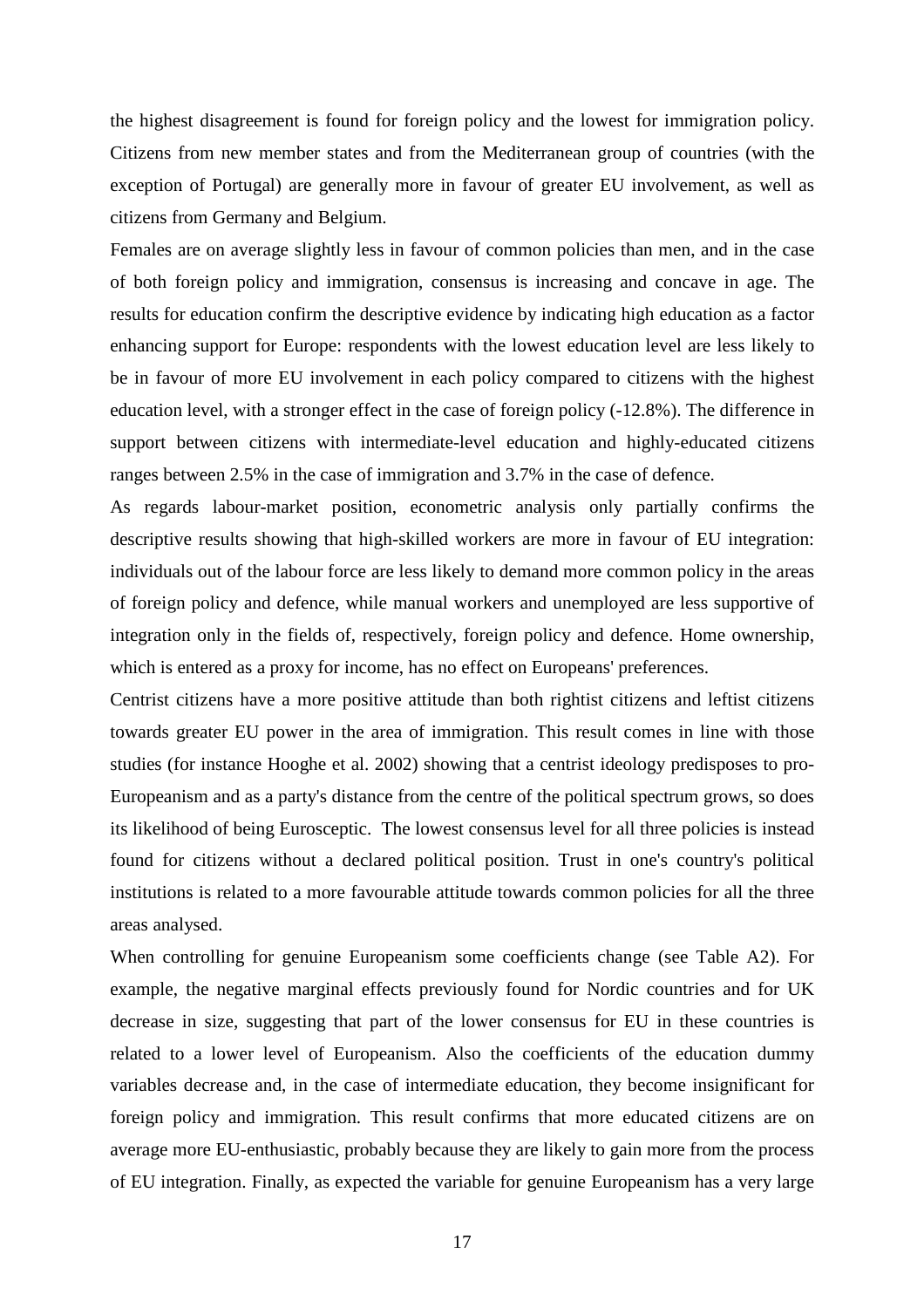and significant coefficient, especially in the case of foreign policy, and less so in that of immigration, suggesting that more EU-enthusiastic citizens are more in favour of EU integration.<sup>19</sup>

#### **6. A falsification test for the functional hypothesis**

So far, we have tested citizens' attitudes regarding the vertical allocation of competences only considering some part of this allocation. More specifically, we have focused only on three policy areas which strongly exhibit international spill-over effect, and therefore are more efficiently provided at the supranational level. As said, the desire for centralization is quite strong among European citizens in these areas, and political knowledge plays a role in determining these preferences.

We intend to be more convincing about our findings focussing also on policy areas where centralization is not justified anymore given the absence of economies of scale and/or the relevant heterogeneity in preferences. We should then consider public goods whose demand is based mainly on heterogeneous preferences across countries and citizens. This is certainly the case, for instance, of policies regarding the education system. Ahrens et a. (2008) document that in this policy field a clear majority in favour of centralization does not prevail since it is characterized by high heterogeneity among countries and across citizens. So, if considering this policy area we find that: a) the majority of people is not in favour of centralization and b) more knowledgeable people display more favourable attitudes towards national competence, in a sense we should be able to provide a falsiable result on preferences for centralization.

Considering a question in the Eurobarometer asking citizens whether for education policies they think that decisions should be made by their own national government or made jointly within the European Union, we find that the majority of citizens is in favour of a national competence (65.6%), confirming that citizens seem to understand quite well the functional argument.<sup>20</sup>

In order to analyse the role of information and to provide an additional test for the functional hypothesis, we re-estimate the previous models considering preferences for the allocation of competences regarding education system, where undoubtedly heterogeneity of preferences is

 $19$  These results are in line with those studies arguing that support for integration is also a function of cognitive mobilization and political values (see Gabel, 1998a).

 $20$  A caveat should be made because the question eliciting opinions regarding the allocation of education competencies asks whether the respondent thinks that decisions should be made by his/her own government or jointly within the European Union and it does not ask instead whether the respondent is in favour of a "common policy" towards education. See footnote 11.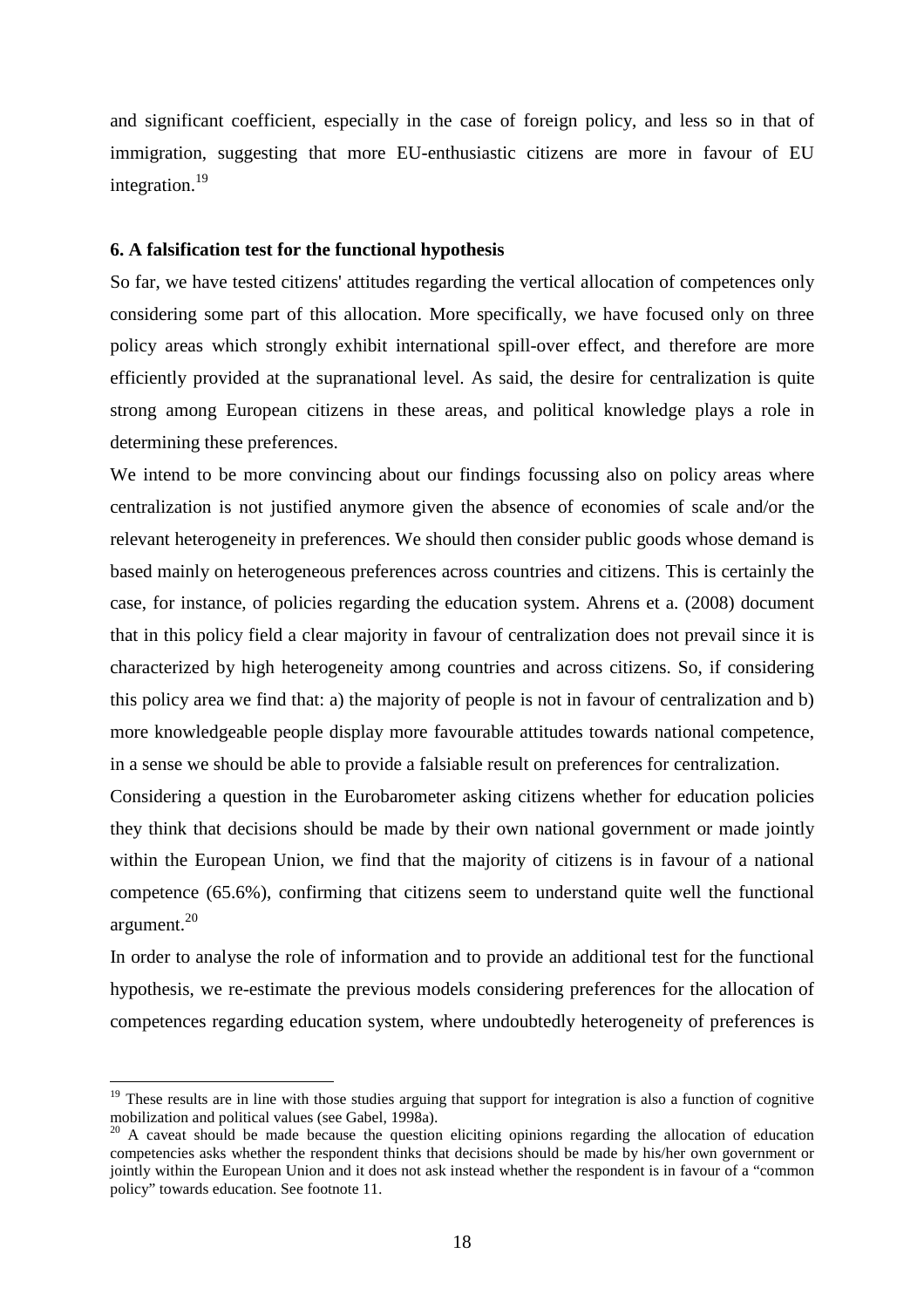high and economies of scale are low. We did this analysis, and the following Table 5 show estimation results.<sup>21</sup>

#### TABLE 5

Our findings are very encouraging and they confirm the functional hypothesis. In our preferred models controlling for endogeneity by means of instrumental variables, the information coefficient turn out to be either non significant or negative and significant, suggesting that more informed citizens are less likely to be in favour of centralization as far as education is concerned, and pointing out that when heterogeneity of preferences is high citizens correctly informed are against centralization, in accordance with the functional hypothesis.

## **7. Conclusions**

 $\overline{a}$ 

The findings of this paper show unambiguously that most competent people are more likely to favour European integration. Specifically, we found that Europeans' attitudes regarding the vertical allocation of competences in the European Union are significantly shaped by the political knowledge that they possess about the correct functioning of some European institutions and that, according to the functional argument, they are more (less) in favour of common EU policies when economies of scale are high (low) and heterogeneity of preferences is low (high). These results hold also when considering the potential endogeneity of political knowledge with respect to attitudes and when controlling for ideology that, at first glance, may be thought as the main determinant of policy opinions regarding EU integration. Our findings point out as well that estimation of attitudes neglecting that knowledge is jointly determined with genuine Europeanism leads to biased results, suggesting that a positive attitude towards the EU simultaneously determines knowledge and policy opinions.

These are results of great importance for two main reasons. In contemporary economic literature, information aspects in shaping policy preferences are receiving increasing attention for explaining policy choices (see Boeri and Tabellini, 2012; Clark and Hellwing, 2012 and the references therein). In this regard, our findings suggest that well-informed citizens are better able to assess the consequences of alternative policy proposals and to understand which

 $21$  In the Table we show only the coefficients of political knowledge. Full estimation results are available from the authors upon request.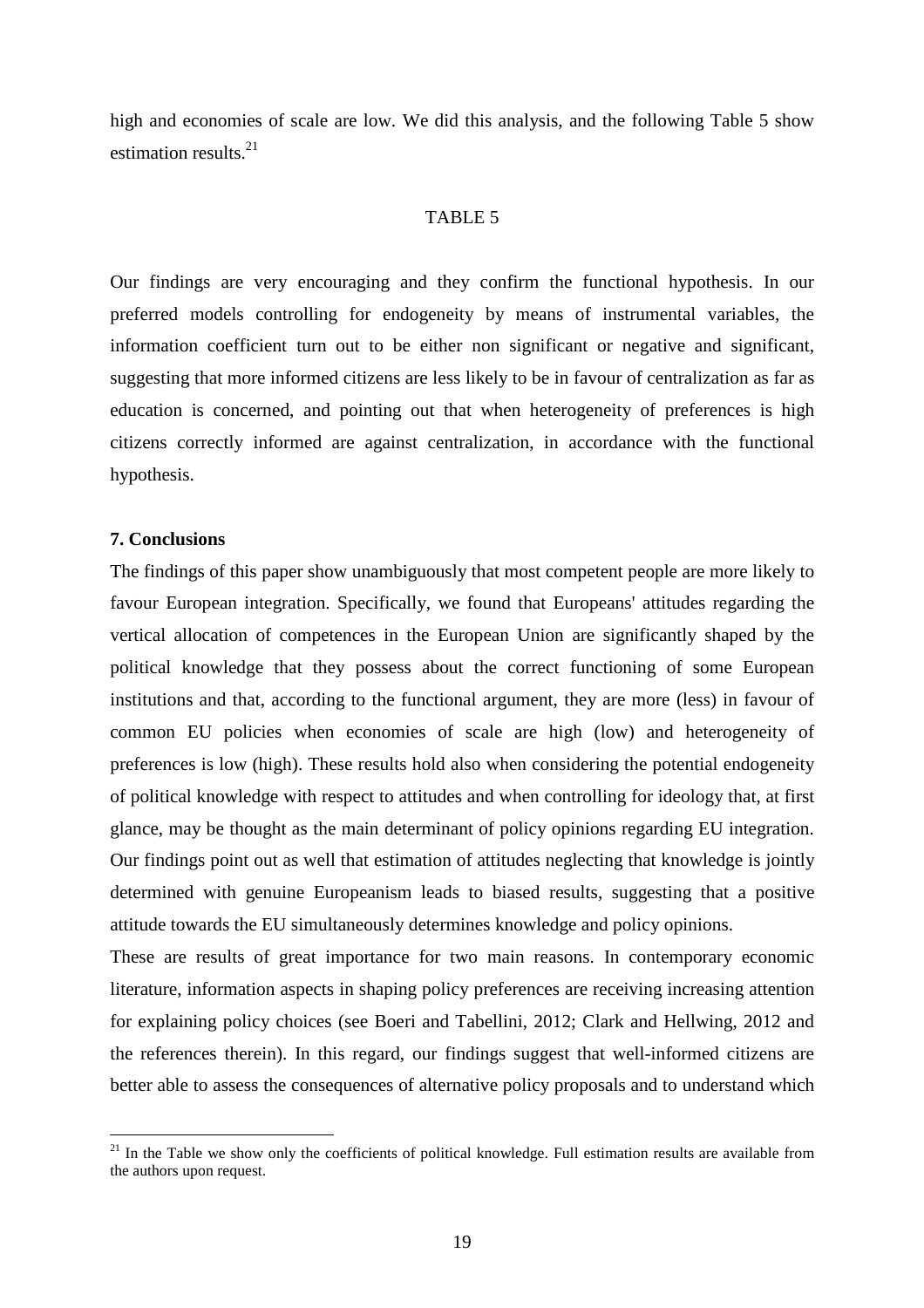of them are in their best interest. In other words the "functional hypothesis" we tested seems to work quite well.

Secondly, the findings have a crucial policy relevance in the present context of increasing Euroscepticism. Public support for the EU can be very effectively influenced by rendering citizens better informed about the workings of the EU institutions. Our results then confirm both the conventional wisdom of part of the European Commission and predictions of the early theoretical literature on European integration (Gabel, 1998a and 1998b) that raising awareness about the EU can help creating greater commitment to European integration among European citizens.

# **APPENDIX**

## TABLES A1, A2, A3, A4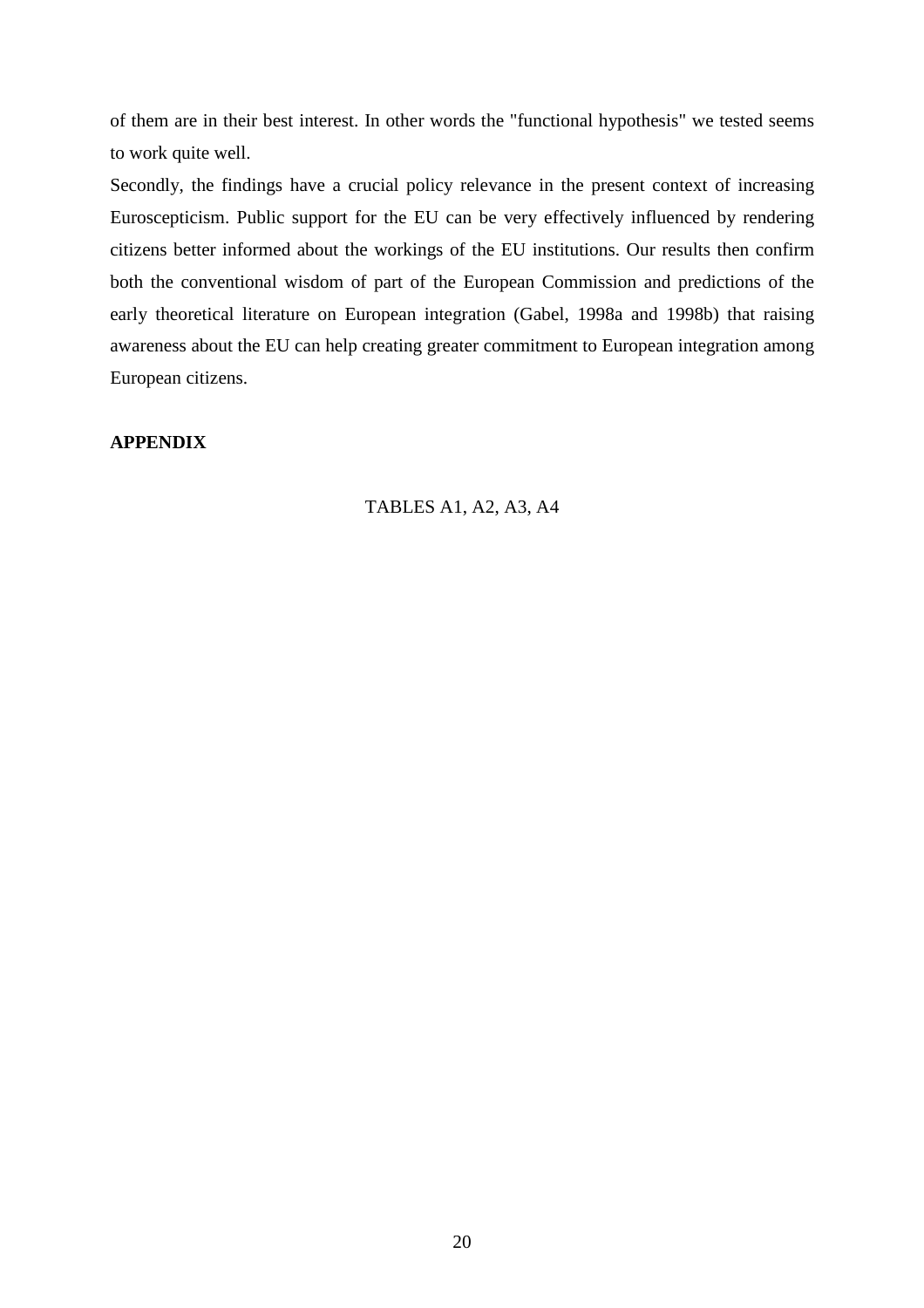# **References**

Alesina, A., Angeloni, I., and Etro, F., 2005. International Unions. *The American Economic Review*. 5, 602-615.

Alesina, A., Angeloni, I., Schuknecht, L., 2005. What does the European Union do?. *Public Choice*. 123, 275-319.

Alesina, A., Fuchs-Schundeln, N., 2007. Good Bye Lenin (or not?) - The Effect of Communism on People's Preferences. *American Economic Review*. 97, 1507-1528.

Alesina, A., Spolaore, E., 2003. *The Size of Nations*. MIT Press, Cambridge, MA.

Ahrens, J., Meurers, M., Renner, C., 2008. Who shall decide what? Citizens' attitudes towards political decision making in the EU, in: Gelauff, G., Grilo, I., Lejour, A. (Eds), *Subsidiarity and Economic Reform in Europe*. Springer, Berlin, pp. 41-58.

Bijsman, P., Altides, , C., 2007. Bridging the Gap' between EU Politics and Citizens? The European Commission, National Media and EU Affairs in the Public Sphere. *European Integration*. 29, 323-340.

Blinder, A.S., Krueger, A.B., 2004. What does the public know about economic policy, and how does it know it?. *Brookings Papers on Economic Activity*. 35, 327-397.

Boeri, T., Tabellini, G., 2012. Does information increase political support for pension reform?. *Public Choice*. 150, 327-362

Cerniglia, F., Pagani, L., 2009. The European Union and the Member States: An empirical analysis of Europeans' preferences for competence allocation. *CESifo Economic Studies*. 55, 197-232.

Clark, N., Hellwing, T., 2012. Information effects and mass support for EU policy control. *European Union Politics*. published on line 29 march 2012.

Citrin, J. and Sides,, J. (2004) *More Than National, How identity choice matter in the new Europe,* in Hermann, R.K. Risse, T. Brewer, M.B., (eds), *Transnational identities: becoming European in EU,* Lanham, Rowman and Littlefield.

Commission of the European Communities, 2006. White paper on a European Communication Policy, Com (2006)35 final. Brussels, 1.2.2006.

Dinan, D., 1999. *Ever Closer Union: An Introduction to European Integration*, second ed. Macmillan, Basingstoke.

Eichenberg, R., Dalton, R., 1993. Europeans and the European Community: the dynamics of public support for European integration. *International Organization*. 47, 507-534.

Eichenberg, R., Dalton, R., 2007. Post-Maastricht Blues: The Transformation of Citizen Support for European Integration, 1973-2004. *Acta Politica*. 42, 128-152

Facchini, G., Mayda, A.M., 2008. From Individual Attitudes towards Migrants to Migration Policy Outcomes: Theory and Evidence. *Economic Policy*. 56, 651-713.

Follesdal, A. and Hix, S., 2006. Why there is a democratic deficit in the EU: A response to Majone and Moravcsik. *Journal of Common Market Studies*. 44, 533-562

Gabel, M.J., 1998a. Public support for European Integration: An empirical test of five theories. *Journal of Politics*. 60, 333-354.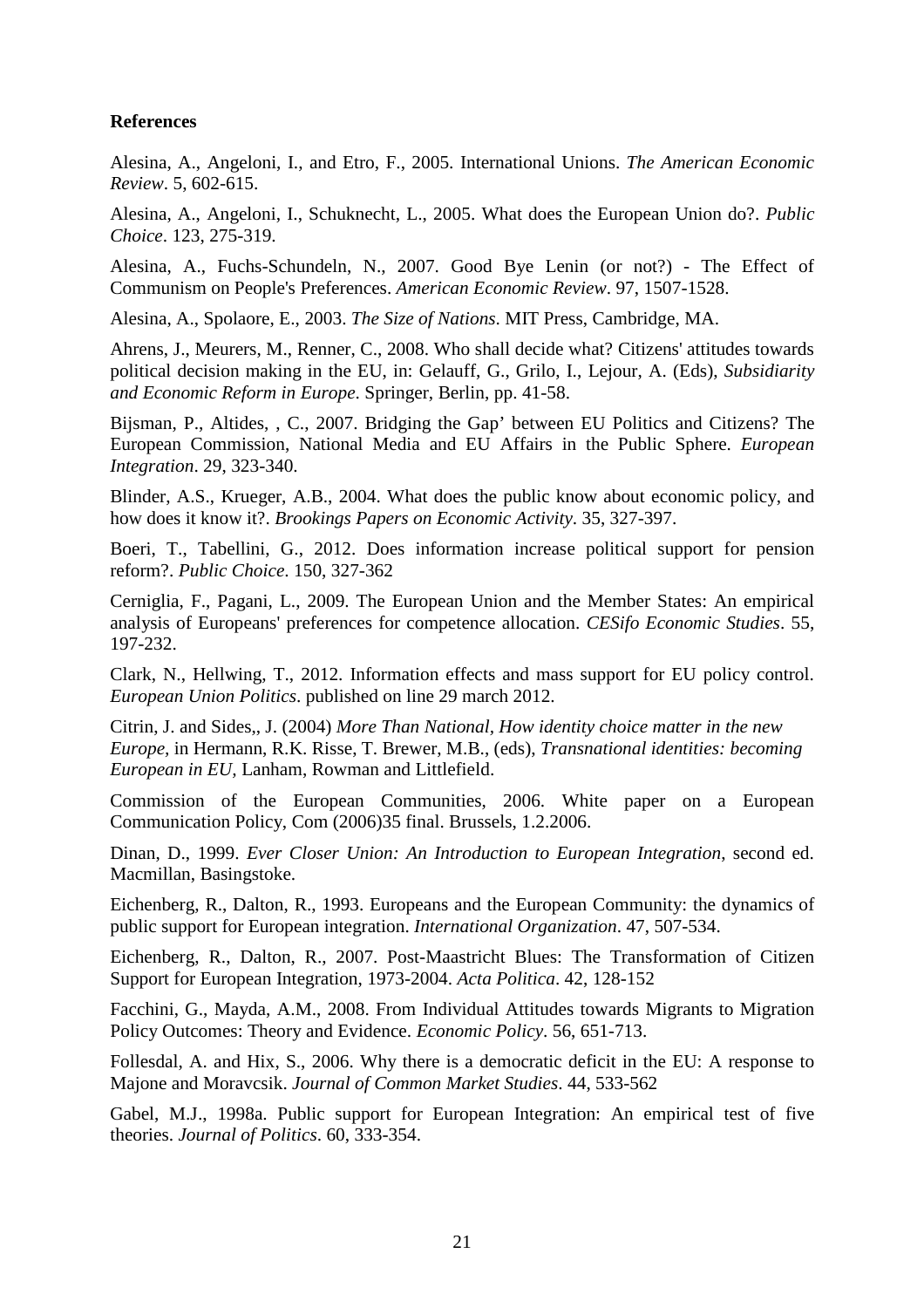Gabel, M.J., 1998b. *Interest and Integration: Market liberalization, Public Opinion, and European Union*. University of Michigan Press, Ann Arbor.

Gabel, M.J., Palmer, H., 1995. Understanding variation in Public support for European Integration. *European Journal of Political Research*. 27, 3-19.

Gartener, M., 1997. Who wants the euro -- and why? Economic explanations of public attitudes towards a single European currency. *Public Choice*. 93, 487-510.

Giordani, P.E., Ruta, M., 2010. Coordination Failures in Immigration Policy, WTO Staff working paper.

Hix, S., 2008. *What's wrong with the European Union and how to fix it*. Polity Press, Cambridge.

Hooghe, L. 2003. Europe divided? Elites vs. public opinion on European integration. *European Union Politics*. 4, 281-304.

Hooghe, L., Marks, G., and Wilson, C., 2002. Does left/rigtht structure party positions on Europe integration? *Comparative Political Studies*. 35, 965-989.

Inman, R., Rubinfeld, D., 1992. Fiscal federalism in Europe. Lesson from the United States experience. *European Economic Review*. 36, 654-660.

Laconte, C., 2010. *Understanding Euroscepticism*. Palgrave Macmillan.

Mazzaferro, C., Zanardi, A., 2008. Centralization versus Decentralization of Public Policies: Does the Heterogeneity of Individual Preferences Matter? *Fiscal Studies*. 29, pp. 35-73

Oates, W., 1972. *Fiscal Federalism*. Harcourt Brace Jovanovich, New York.

Page, B., Shapiro, R., 1983. Effect of Public Opinion on Policy. *American Political Science Review*. 77, 175-190.

Serricchio, F., Tsakatika, M., Quaglia, L., 2013. Euroscepticism and the Global Financial Crisis. *Journal of Common Market Studies*. 51, 51-64.

Tabellini, G., 2003. Principles of Policymaking in the European Union: An Economic Perspective. *CESifo Economic Studies*. 49, pp. 75-102.

Urwin, D.W., 1991. *The Community of Europe: A History of European Integration since 1945*. Longman, London.

Voessing, K. (2005) Nationality and the preferences of the European public toward EU-policy making. *European Union Politics.* 6. 445-467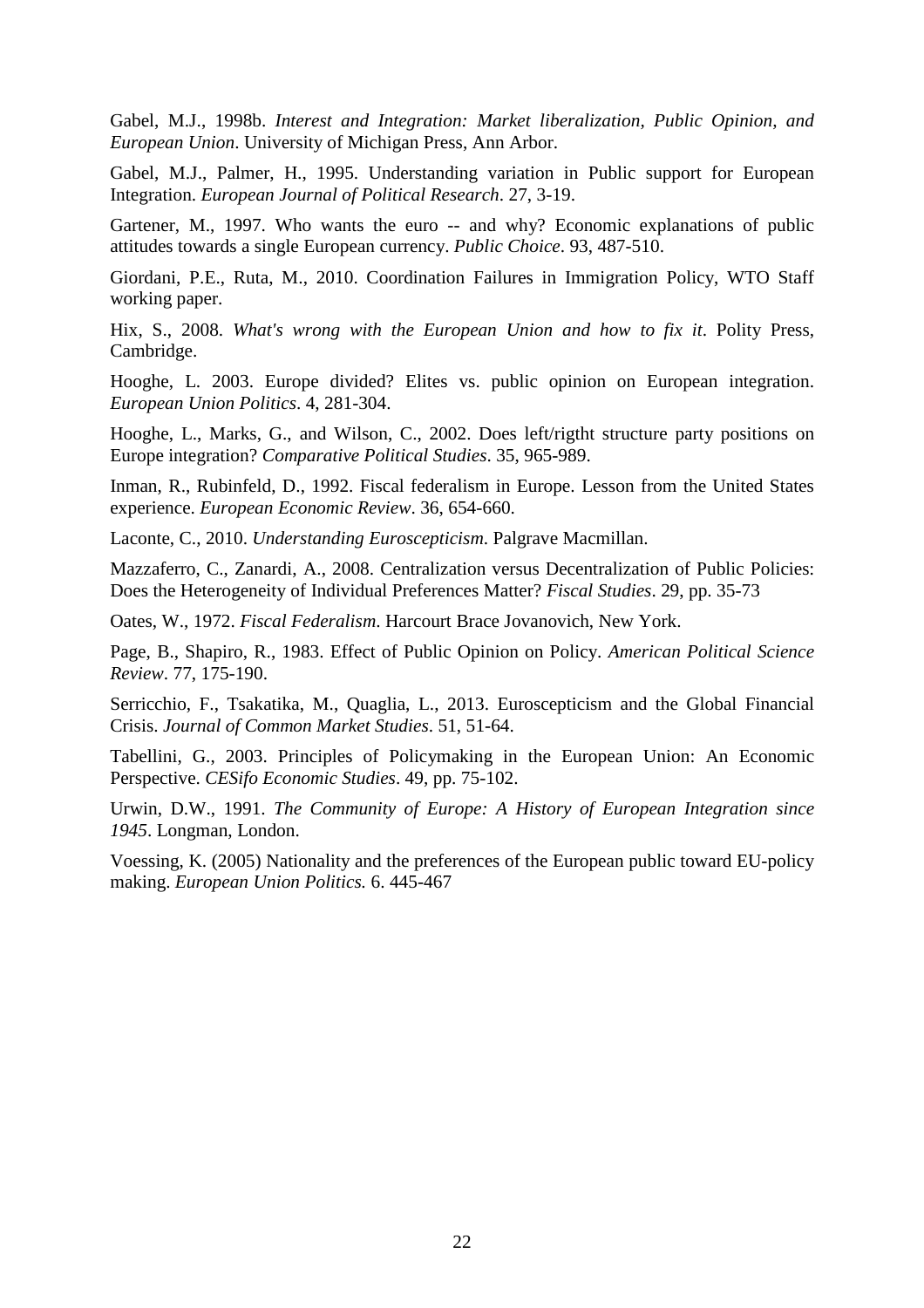|  |  | <b>Table 1. Sample characteristics</b> |  |
|--|--|----------------------------------------|--|
|--|--|----------------------------------------|--|

| <b>Variable</b>            | Mean   | Std. Dev. |
|----------------------------|--------|-----------|
| Demographics               |        |           |
| Female                     | 0.52   | 0.50      |
| Age                        | 45.7   | 18.5      |
| Married                    | 0.60   | 0.49      |
| Age at completed education |        |           |
| $\leq$ =15                 | 0.23   | 0.42      |
| $15-19$                    | 0.40   | 0.49      |
| $>=20$                     | 0.24   | 0.43      |
| Still studying             | 0.10   | 0.31      |
| Other                      | 0.02   | 0.15      |
| Occupation                 |        |           |
| House person               | 0.09   | 0.28      |
| <b>Student</b>             | 0.10   | 0.31      |
| Unemployed                 | 0.06   | 0.24      |
| Retired                    | 0.25   | 0.43      |
| Manual worker              | 0.23   | 0.42      |
| Low-skilled white-collar   | 0.11   | 0.31      |
| High-skilled whithe-collar | 0.12   | 0.32      |
| Businessman                | 0.05   | 0.21      |
| Ideology                   |        |           |
| Left                       | 0.27   | 0.44      |
| Right                      | 0.20   | 0.40      |
| Centre                     | 0.34   | 0.47      |
| Refusal/don't know         | 0.20   | 0.40      |
| Trust                      |        |           |
| <b>National Government</b> | 0.41   | 0.49      |
| <b>National Parliament</b> | 0.43   | 0.49      |
| Nr observations            | 26,082 |           |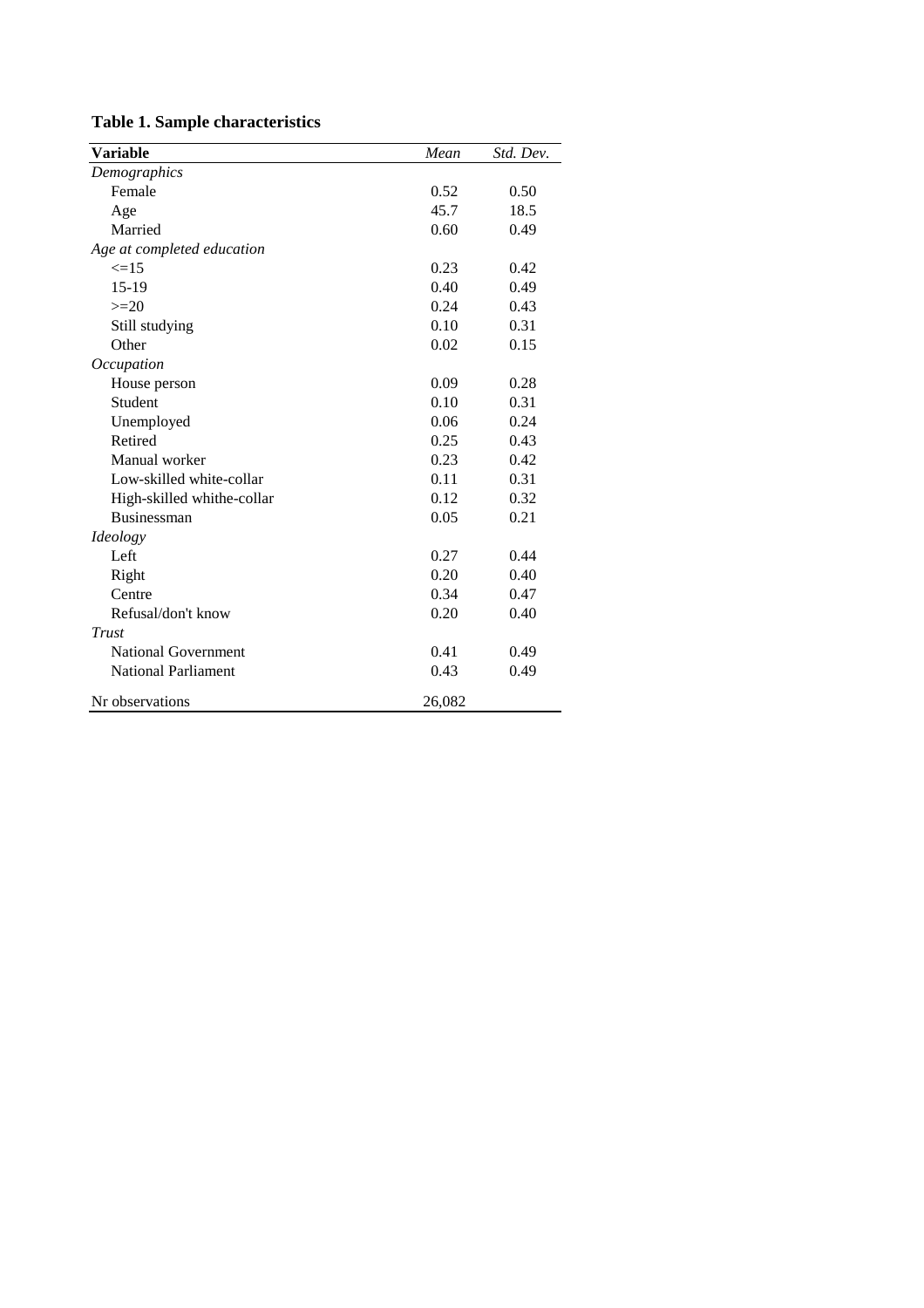|                              | Average consensus $a$ |         |             | $\%$ change in support $^{\rm b}$ |         |             |
|------------------------------|-----------------------|---------|-------------|-----------------------------------|---------|-------------|
|                              | Foreign policy        | Defence | Immigration | Foreign policy                    | Defence | Immigration |
| Whole sample                 | 0.71                  | 0.77    | 0.75        |                                   |         |             |
| Demographics                 |                       |         |             |                                   |         |             |
| Male                         | 0.74                  | 0.80    | 0.78        | 0.46                              | 0.30    | 0.43        |
| Female                       | 0.68                  | 0.75    | 0.73        | 0.55                              | 0.38    | 0.54        |
| Age 15-24                    | 0.72                  | 0.81    | 0.74        | 0.52                              | 0.33    | 0.47        |
| Age 25-34                    | 0.71                  | 0.79    | 0.76        | 0.47                              | 0.31    | 0.39        |
| Age 35-44                    | 0.73                  | 0.79    | 0.77        | 0.44                              | 0.25    | 0.38        |
| Age 45-54                    | 0.71                  | 0.79    | 0.77        | 0.37                              | 0.28    | 0.43        |
| Age 55-64                    | 0.71                  | 0.77    | 0.77        | 0.55                              | 0.37    | 0.56        |
| Age $65+$                    | 0.66                  | 0.72    | 0.72        | 0.82                              | 0.61    | 0.81        |
| Age at completed education   |                       |         |             |                                   |         |             |
| $\leq$ =15                   | 0.62                  | 0.69    | 0.68        | 0.82                              | 0.57    | 0.77        |
| $16-19$                      | 0.73                  | 0.79    | 0.77        | 0.37                              | 0.24    | 0.38        |
| $>=20$                       | 0.75                  | 0.82    | 0.80        | 0.26                              | 0.14    | 0.22        |
| Labour market position       |                       |         |             |                                   |         |             |
| house person                 | 0.66                  | 0.69    | 0.71        | 0.84                              | 0.64    | 0.86        |
| retired                      | 0.68                  | 0.74    | 0.73        | 0.68                              | 0.48    | 0.67        |
| unemployed                   | 0.68                  | 0.74    | 0.72        | 0.41                              | 0.30    | 0.56        |
| manual worker                | 0.70                  | 0.78    | 0.75        | 0.41                              | 0.26    | 0.44        |
| student                      | 0.73                  | 0.82    | 0.74        | 0.51                              | 0.25    | 0.40        |
| low-skilled white-collar     | 0.74                  | 0.81    | 0.80        | 0.27                              | 0.14    | 0.23        |
| businessman                  | 0.75                  | 0.82    | 0.79        | 0.47                              | 0.25    | 0.22        |
| high-skilled white-collar    | 0.78                  | 0.83    | 0.81        | 0.29                              | 0.19    | 0.19        |
| Ideology                     |                       |         |             |                                   |         |             |
| Left                         | 0.72                  | 0.77    | 0.76        | 0.39                              | 0.28    | 0.35        |
| Right                        | 0.73                  | 0.81    | 0.77        | 0.50                              | 0.35    | 0.46        |
| Centre                       | 0.73                  | 0.79    | 0.78        | 0.38                              | 0.24    | 0.32        |
| Refusal/don't know           | 0.64                  | 0.71    | 0.67        | 0.80                              | 0.54    | 0.87        |
| Trust                        |                       |         |             |                                   |         |             |
| <b>National Government</b>   | 0.76                  | 0.82    | 0.80        | 0.47                              | 0.34    | 0.46        |
| <b>National Parliament</b>   | 0.75                  | 0.81    | 0.80        | 0.45                              | 0.33    | 0.45        |
| Country                      |                       |         |             |                                   |         |             |
| <b>EU15</b>                  | 0.68                  | 0.74    | 0.75        | 0.54                              | 0.37    | 0.40        |
| <b>New Member States</b>     | 0.74                  | 0.83    | 0.76        | 0.57                              | 0.41    | 0.65        |
| EU info (nr correct answers) |                       |         |             |                                   |         |             |
| $\mathbf{0}$                 | 0.53                  | 0.63    | 0.58        |                                   |         |             |
| $\mathbf{1}$                 | 0.69                  | 0.77    | 0.73        |                                   |         |             |
| $\overline{2}$               | 0.76                  | 0.82    | 0.81        |                                   |         |             |
| 3                            | 0.80                  | 0.84    | 0.84        |                                   |         |             |

**Table 2. Support for EU integration and political knowledge**

a: % of EU citizens stating they are for a common EU policy

b: % change in support moving from 0 to 3 EU institutions known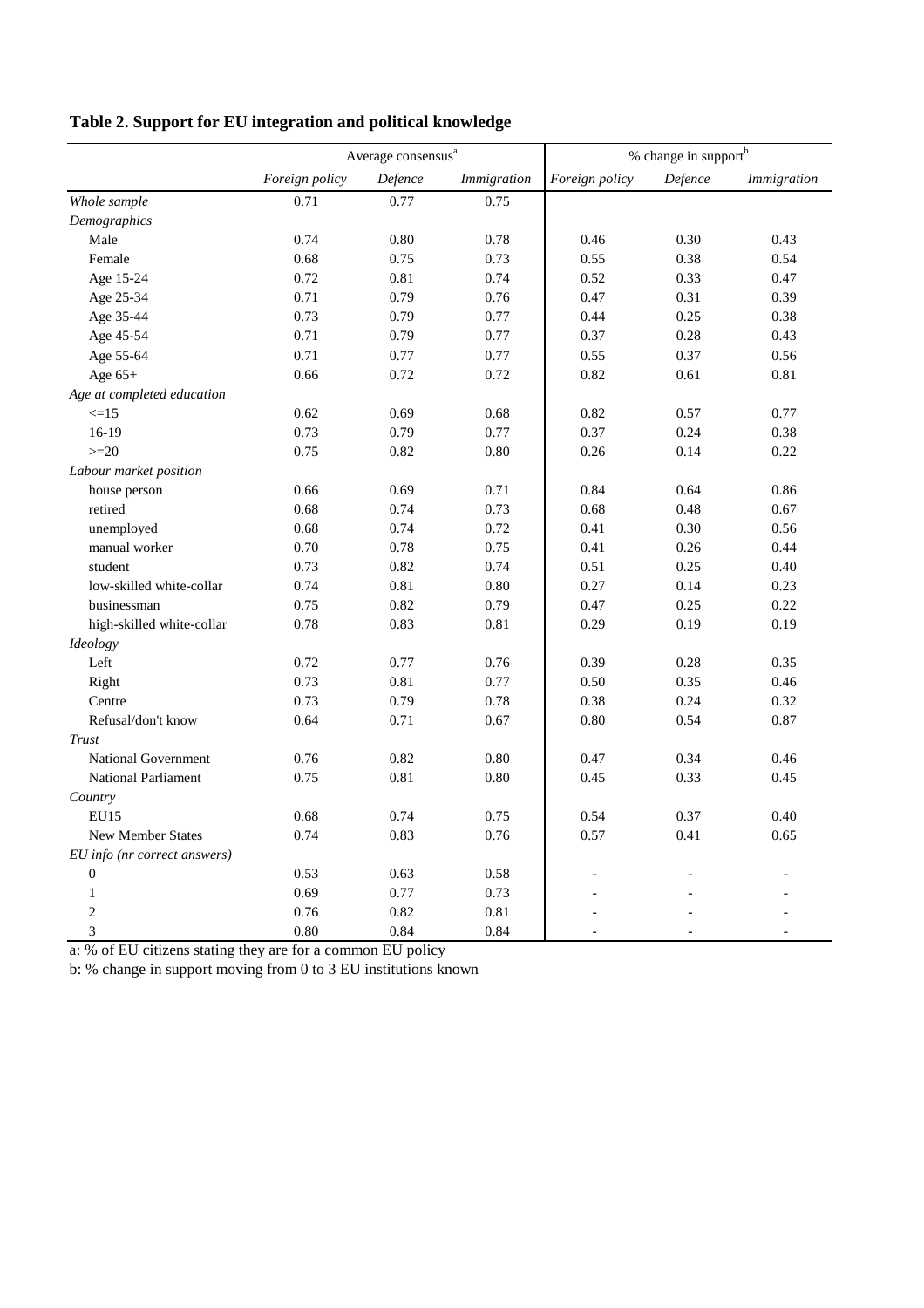# **Table 3.** Marginal effect of information

|                                | Foreign policy |                   | Defence      |                   | Immigration |                   |
|--------------------------------|----------------|-------------------|--------------|-------------------|-------------|-------------------|
|                                | coeff          | robust<br>std err | coeff        | robust<br>std err | coeff       | robust<br>std err |
|                                |                |                   |              |                   |             |                   |
| Exogenous political knowledge  |                |                   |              |                   |             |                   |
| EU info                        | $0.112$ ***    | 0.009             | 0.081<br>*** | 0.009             | $0.108$ *** | 0.009             |
| <b>Observations</b>            | 26082          |                   | 26082        |                   | 26082       |                   |
| Prob > chi2                    | 0.000          |                   | 0.000        |                   | 0.000       |                   |
| Pseudo R <sub>2</sub>          | 0.098          |                   | 0.092        |                   | 0.063       |                   |
| <b>Control for Europeanism</b> |                |                   |              |                   |             |                   |
| EU info                        | $0.095$ ***    | 0.009             | $0.066$ ***  | 0.009             | $0.096$ *** | 0.009             |
| <b>Observations</b>            | 26,082         |                   | 26,082       |                   | 26,082      |                   |
| Prob > chi2                    | 0.000          |                   | 0.000        |                   | 0.000       |                   |
| Pseudo R <sub>2</sub>          | 0.129          |                   | 0.124        |                   | 0.078       |                   |

\*significant at 10%, \*\*significant at 5%, \*\*\*significant at 1%.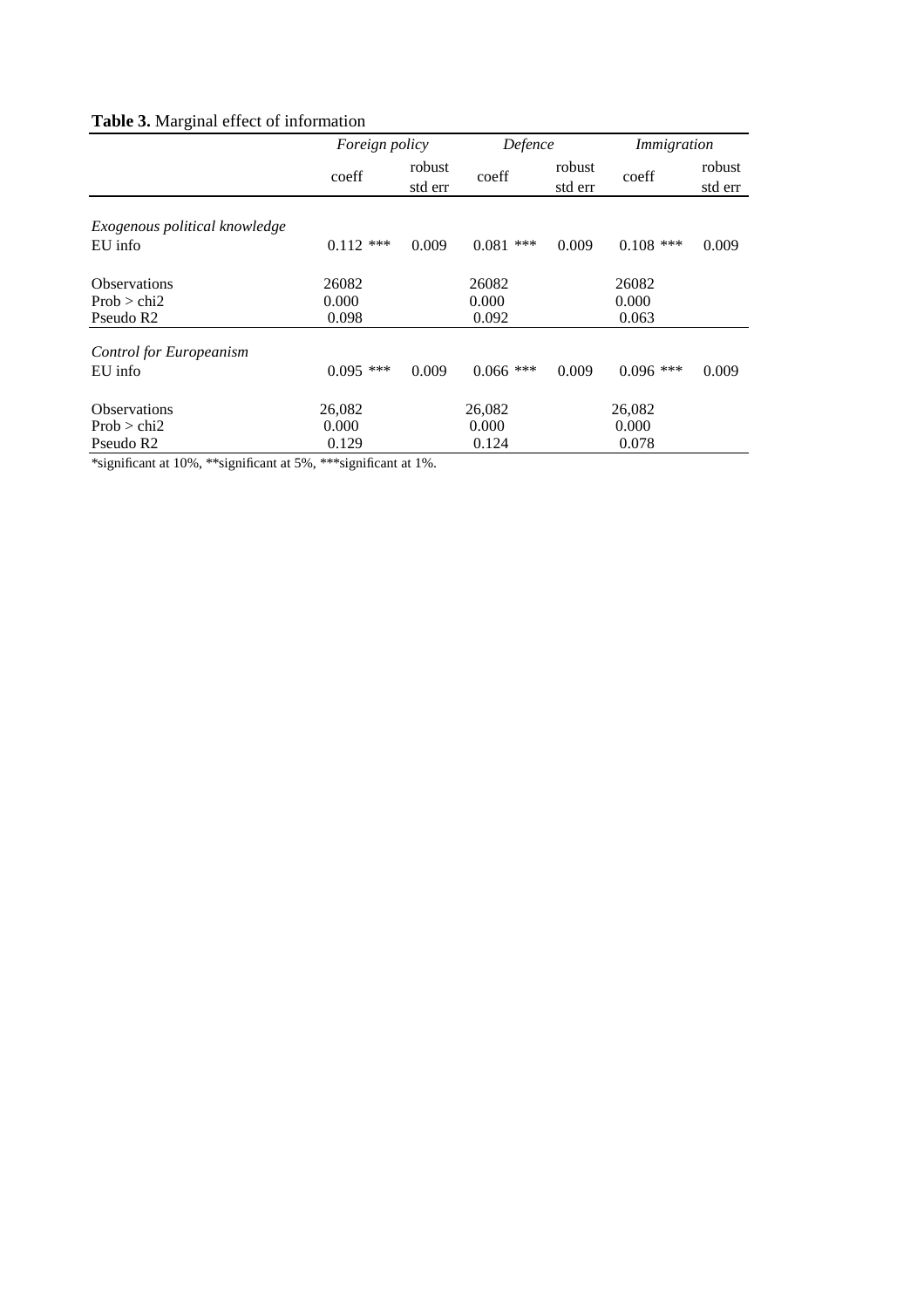|                | IV1 <sup>a</sup> | IV $2^{\circ}$ |  |
|----------------|------------------|----------------|--|
| Foreign policy | ***<br>0.086     | ***<br>0.082   |  |
| Defence        | ***<br>0.061     | ***<br>0.054   |  |
| Immigration    | ***<br>0.092     | ***<br>0.084   |  |

# **Table 4. Marginal effect of information - IV estimation**

\*\*\*significant at 1%.

a. IV: 1 if the individual knows 2 or 3 economic indicators with a low error

b. IV: 1 if the individual agrees that it is necessary to know economic figures like the growth rate,

inflation rate and unemployment rate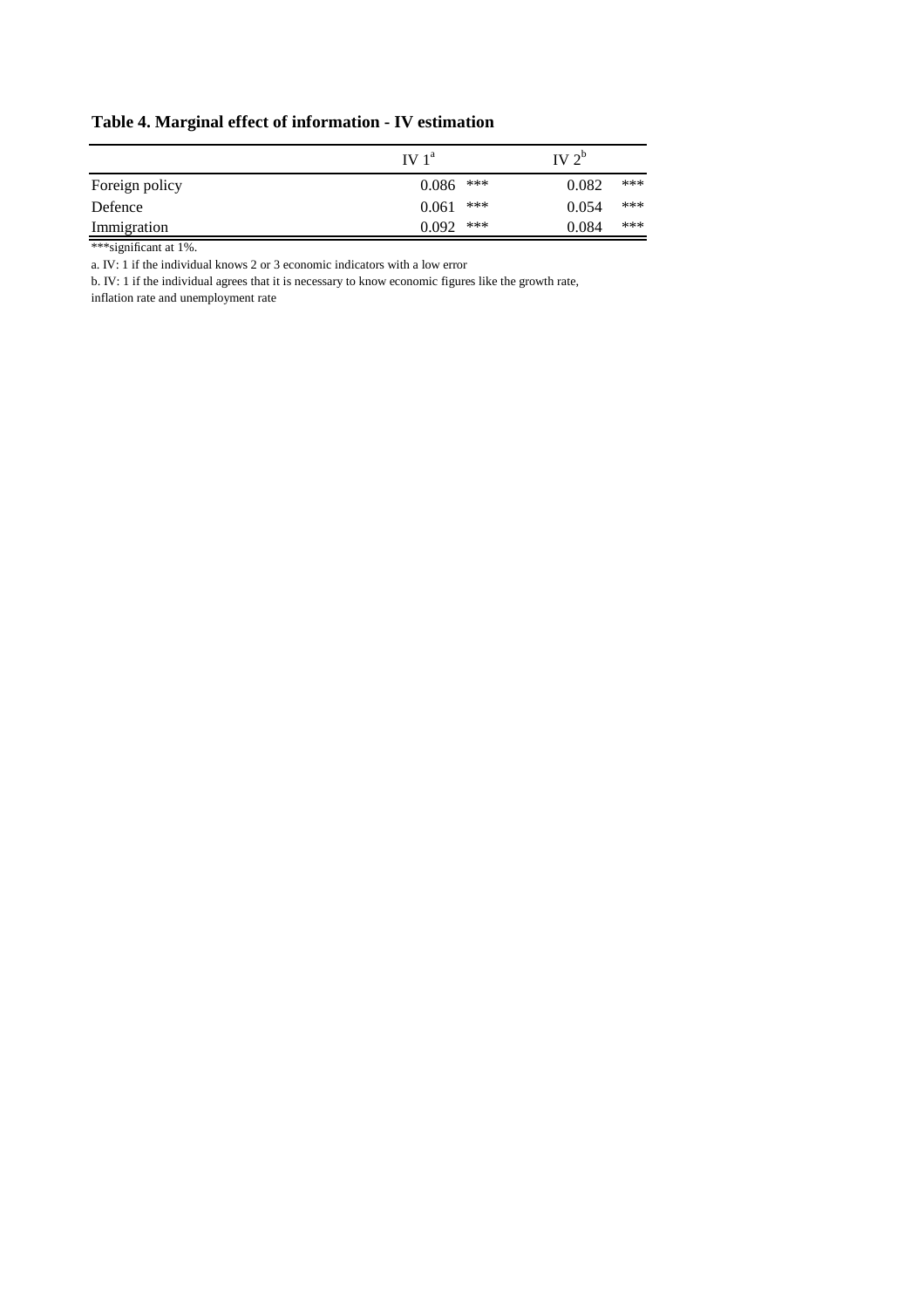# **Table 5. Marginal effect of information (education system)**

|                                 | Without<br>europeanism | Control for<br>europeanism | IV <sup>a</sup> | $IV2^b$      |
|---------------------------------|------------------------|----------------------------|-----------------|--------------|
| Preference for EU common policy | $0.0175$ *             | 0.0033                     | 0.0032          | $-0.0001$ ** |

\*\*significant at 5%, \*significant at 10%

a. IV: 1 if the individual knows 2 or 3 economic indicators with a low error

b. IV: 1 if the individual agrees that it is necessary to know economic figures like the growth rate,

inflation rate and unemployment rate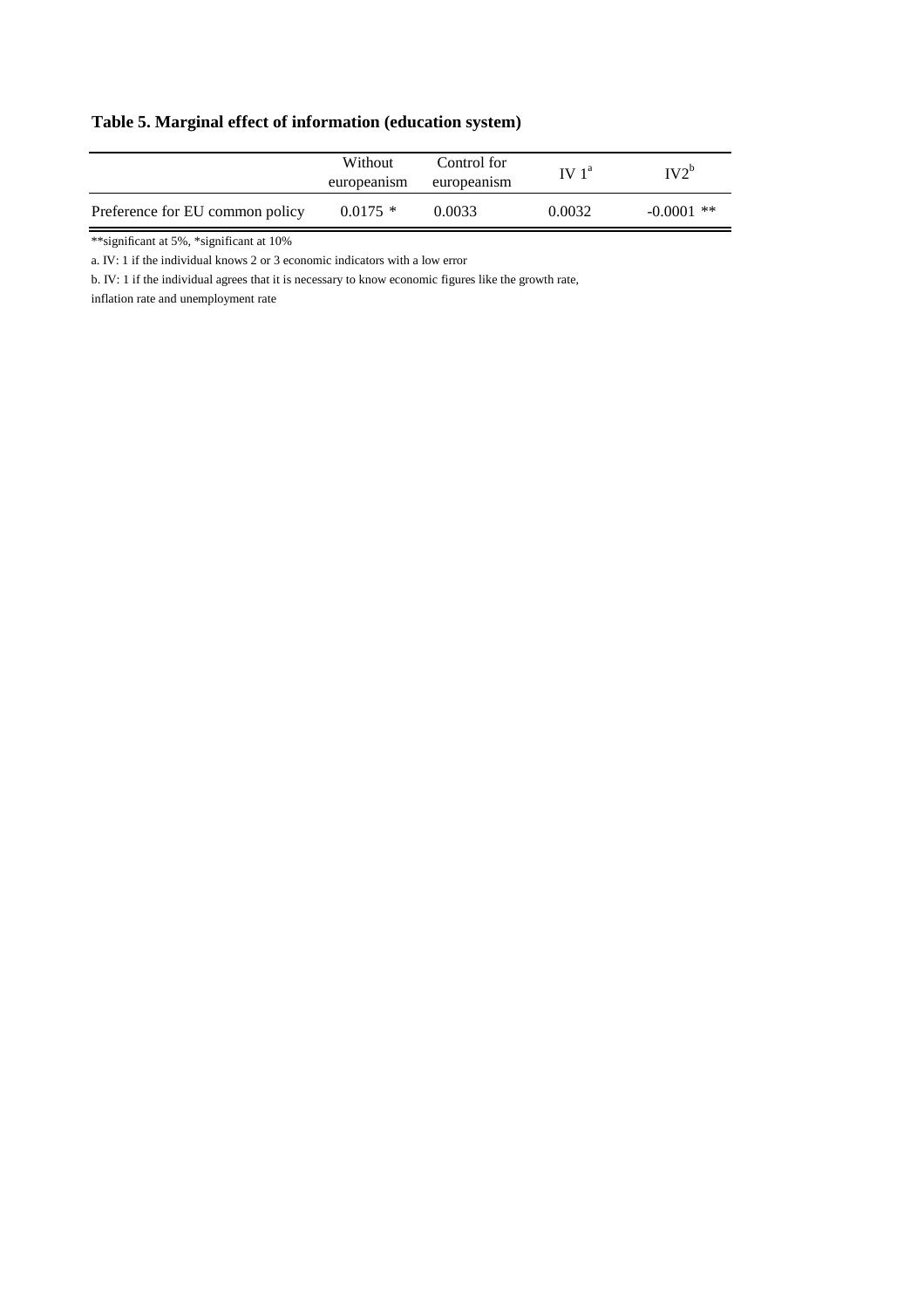**Table A1.** Marginal effects on the probability of consensus fo more EU integration - Exogenous political knowledge

|                                                        | Foreign policy |         | Defence      |         | Immigration  |         |
|--------------------------------------------------------|----------------|---------|--------------|---------|--------------|---------|
|                                                        |                | robust  |              | robust  |              | robust  |
| Variable                                               | coeff          | std err | coeff        | std err | coeff        | std err |
| Country-groups (ref. Italy)                            |                |         |              |         |              |         |
| Belgium                                                | $-0.046*$      | 0.024   | $0.062$ ***  | 0.019   | $0.048$ **   | 0.020   |
| Denmark                                                | $-0.340$ ***   | 0.027   | $-0.180$ *** | 0.025   | $-0.154$ *** | 0.025   |
| Germany                                                | $0.048$ **     | 0.022   | $0.064$ ***  | 0.019   | $0.054$ ***  | 0.020   |
| Greece                                                 | 0.005          | 0.023   | 0.030        | 0.019   | $0.072$ ***  | 0.019   |
| Spain                                                  | 0.020          | 0.023   | 0.010        | 0.020   | 0.029        | 0.021   |
| Finland                                                | $-0.281$ ***   | 0.026   | $-0.246$ *** | 0.025   | $-0.210$ *** | 0.025   |
| France                                                 | $-0.099$ ***   | 0.023   | 0.016        | 0.020   | $-0.011$     | 0.021   |
| Ireland                                                | $-0.125$ ***   | 0.024   | $-0.205$ *** | 0.023   | $-0.076$ *** | 0.022   |
| Luxemburg                                              | $-0.122$ ***   | 0.029   | $-0.004$     | 0.024   | $-0.077$ *** | 0.028   |
| Netherlands                                            | $-0.226$ ***   | 0.026   | $-0.062$ *** | 0.022   | $-0.023$     | 0.022   |
| Austria                                                | $-0.144$ ***   | 0.025   | $-0.149$ *** | 0.023   | $-0.081$ *** | 0.023   |
| Portugal                                               | $-0.123$ ***   | 0.024   | $-0.062$ *** | 0.021   | $-0.097$ *** | 0.022   |
| Sweden                                                 | $-0.381$ ***   | 0.027   | $-0.275$ *** | 0.025   | $-0.134$ *** | 0.025   |
| UK                                                     | $-0.263$ ***   | 0.024   | $-0.216$ *** | 0.022   | $-0.074$ *** | 0.021   |
| Cyprus                                                 | $-0.018$       | 0.029   | $0.103$ ***  | 0.023   | $0.072$ ***  | 0.025   |
| Czech Republic                                         | $-0.106$ ***   | 0.024   | $0.085$ ***  | 0.018   | $0.077$ ***  | 0.020   |
| Estonia                                                | $-0.091$ ***   | 0.024   | $0.057$ ***  | 0.019   | $-0.074$ *** | 0.022   |
| Hungary                                                | 0.014          | 0.022   | 0.024        | 0.019   | $0.036*$     | 0.020   |
| Latvia                                                 | $-0.008$       | 0.022   | $0.092$ ***  | 0.017   | 0.006        | 0.020   |
| Lithuania                                              | 0.028          | 0.022   | $0.074$ ***  | 0.018   | 0.032        | 0.020   |
| Malta                                                  | $-0.200$ ***   | 0.031   | $-0.175$ *** | 0.028   | $-0.043$     | 0.027   |
| Poland                                                 | $0.070$ ***    | 0.022   | $0.086$ ***  | 0.018   | 0.028        | 0.020   |
| Slovakia                                               | $-0.036$       | 0.024   | $0.063$ ***  | 0.019   | 0.014        | 0.021   |
| Slovenia                                               | $0.042 *$      | 0.022   | $0.085$ ***  | 0.018   | $0.054$ ***  | 0.020   |
| Bulgaria                                               | $-0.023$       | 0.023   | 0.030        | 0.019   | $-0.042$ **  | 0.021   |
| Romania                                                | $-0.067$ ***   | 0.023   | 0.024        | 0.019   | $-0.092$ *** | 0.021   |
| Demographics                                           |                |         |              |         |              |         |
| female                                                 | $-0.028$ ***   | 0.009   | $-0.019$ **  | 0.008   | $-0.031$ *** | 0.009   |
| married                                                | $0.025$ **     | 0.010   | $0.021$ **   | 0.009   | 0.012        | 0.009   |
| age                                                    | $0.004$ **     | 0.001   | 0.001        | 0.001   | $0.005$ ***  | 0.001   |
| squared age                                            | $-0.000$ **    | 0.000   | $-0.000$     | 0.000   | $-0.000$ *** | 0.000   |
| Age at completed education (ref. $>=20$ )              |                |         |              |         |              |         |
| $\leq$ =15                                             | $-0.128$ ***   | 0.016   | $-0.084$ *** | 0.015   | $-0.078$ *** | 0.015   |
| 16-19                                                  | $-0.029$ **    | 0.012   | $-0.037$ *** | 0.011   | $-0.025$ **  | 0.011   |
| Labour market position(ref. High-skilled white-collar) |                |         |              |         |              |         |
| unemployed                                             | $-0.027$       | 0.024   | $-0.041$ *   | 0.022   | $-0.013$     | 0.022   |
| manual worker                                          | $-0.033$ *     | 0.018   | $-0.003$     | 0.016   | $-0.002$     | 0.016   |
| low-skilled white-collar                               | $-0.017$       | 0.020   | $-0.020$     | 0.018   | $-0.001$     | 0.018   |
| businessman                                            | $-0.029$       | 0.026   | $-0.004$     | 0.024   | $-0.026$     | 0.025   |
| out of the labour force                                | $-0.035$ **    | 0.017   | $-0.034$ **  | 0.016   | $-0.012$     | 0.016   |
| House owned                                            | 0.004          | 0.010   | $-0.005$     | 0.010   | 0.015        | 0.010   |
| <b>Trust</b>                                           |                |         |              |         |              |         |
| national government                                    | $0.047$ ***    | 0.014   | $0.044$ ***  | 0.013   | $0.029$ **   | 0.013   |
| national parliament                                    | $0.067$ ***    | 0.014   | $0.043$ ***  | 0.013   | $0.055$ ***  | 0.013   |
| Ideology (ref. Left)                                   |                |         |              |         |              |         |
| right                                                  | $-0.012$       | 0.013   | 0.003        | 0.012   | $0.021$ *    | 0.012   |
| centre                                                 | 0.010          | 0.012   | 0.011        | 0.011   | $0.038$ ***  | 0.011   |
| refusal/don't know                                     | $-0.078$ ***   | 0.014   | $-0.052$ *** | 0.013   | $-0.030$ **  | 0.013   |
| $EU$ info                                              | $0.112$ ***    | 0.009   | $0.081$ ***  | 0.009   | $0.108$ ***  | 0.009   |
| Observations                                           | 26082          |         | 26082        |         | 26082        |         |
| Prob > chi2                                            | 0.000          |         | 0.000        |         | 0.000        |         |
| Pseudo R2                                              | 0.098          |         | 0.092        |         | 0.063        |         |

\*significant at 10%, \*\*significant at 5%, \*\*\*significant at 1%.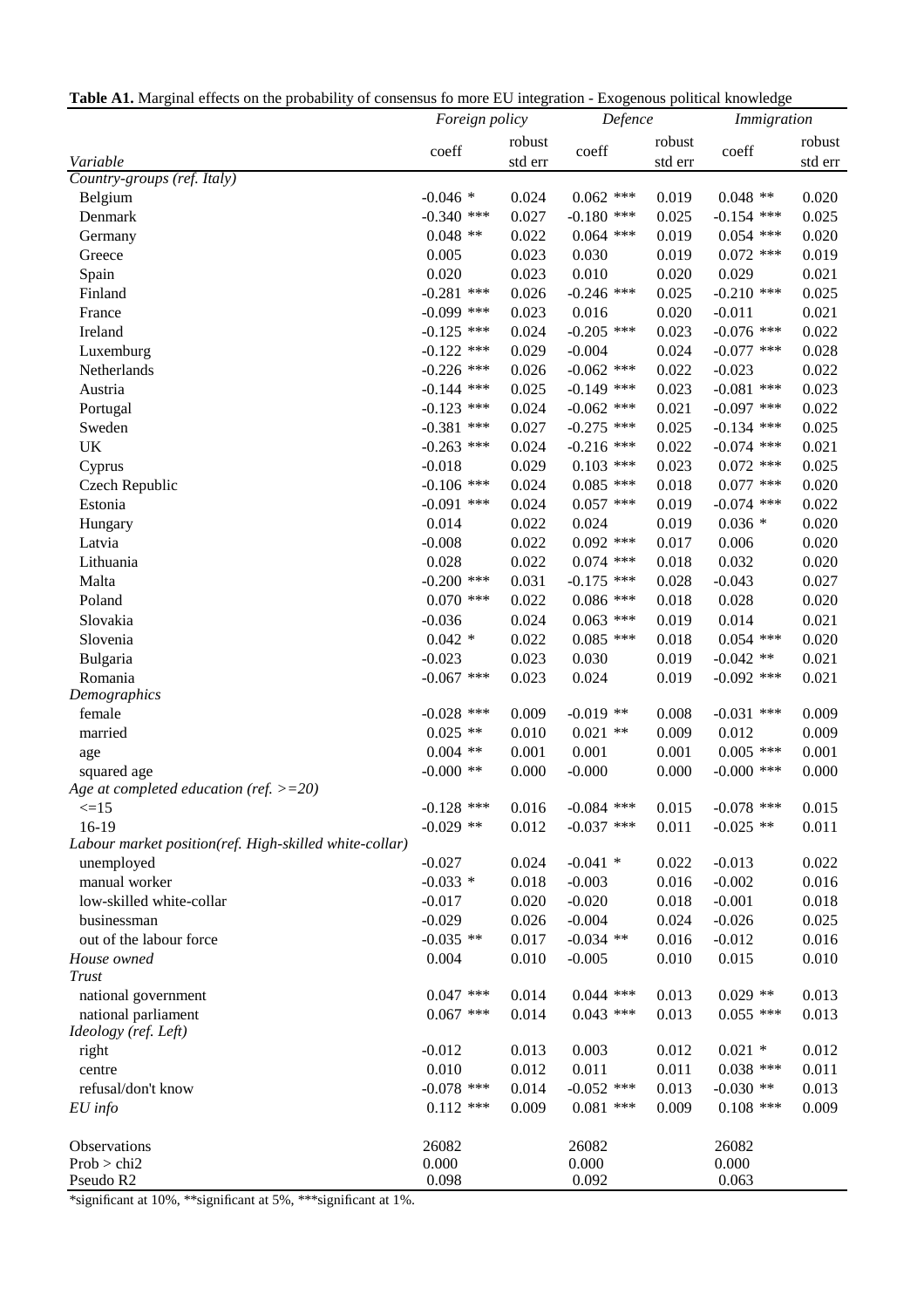**Table A2.** Marginal effect on the probability of consensus fo more EU integration - Control for europeanism

|                                                        | Foreign policy |         | Defence      |         | Immigration  |         |  |
|--------------------------------------------------------|----------------|---------|--------------|---------|--------------|---------|--|
|                                                        |                | robust  |              | robust  |              | robust  |  |
| Variable                                               | coeff          | std err | coeff        | std err | coeff        | std err |  |
| Country-groups (ref. Italy)                            |                |         |              |         |              |         |  |
| Belgium                                                | $-0.035$       | 0.024   | $0.070$ ***  | 0.019   | $0.055$ ***  | 0.020   |  |
| Denmark                                                | $-0.273$ ***   | 0.027   | $-0.109$ *** | 0.024   | $-0.105$ *** | 0.024   |  |
| Germany                                                | $0.073$ ***    | 0.021   | $0.086$ ***  | 0.018   | $0.069$ ***  | 0.020   |  |
| Greece                                                 | 0.026          | 0.022   | $0.049$ ***  | 0.018   | $0.084$ ***  | 0.019   |  |
| Spain                                                  | 0.025          | 0.022   | 0.016        | 0.020   | 0.034        | 0.020   |  |
| Finland                                                | $-0.196$ ***   | 0.026   | $-0.157$ *** | 0.024   | $-0.150$ *** | 0.024   |  |
| France                                                 | $-0.068$ ***   | 0.023   | $0.043$ **   | 0.019   | 0.009        | 0.020   |  |
| Ireland                                                | $-0.116$ ***   | 0.024   | $-0.193$ *** | 0.023   | $-0.069$ *** | 0.022   |  |
| Luxemburg                                              | $-0.094$ ***   | 0.029   | 0.021        | 0.023   | $-0.057$ **  | 0.027   |  |
| Netherlands                                            | $-0.169$ ***   | 0.025   | $-0.012$     | 0.021   | 0.009        | 0.021   |  |
| Austria                                                | $-0.086$ ***   | 0.024   | $-0.091$ *** | 0.022   | $-0.044$ **  | 0.022   |  |
| Portugal                                               | $-0.129$ ***   | 0.024   | $-0.062$ *** | 0.021   | $-0.098$ *** | 0.022   |  |
| Sweden                                                 | $-0.323$ ***   | 0.027   | $-0.206$ *** | 0.025   | $-0.091$ *** | 0.024   |  |
| UK                                                     | $-0.206$ ***   | 0.024   | $-0.156$ *** | 0.022   | $-0.038*$    | 0.021   |  |
| Cyprus                                                 | 0.015          | 0.028   | $0.120$ ***  | 0.021   | $0.089$ ***  | 0.024   |  |
| Czech Republic                                         | $-0.099$ ***   | 0.024   | $0.089$ ***  | 0.018   | $0.082$ ***  | 0.019   |  |
| Estonia                                                | $-0.066$ ***   | 0.024   | $0.072$ ***  | 0.018   | $-0.056$ **  | 0.022   |  |
| Hungary                                                | $-0.000$       | 0.022   | 0.014        | 0.019   | 0.029        | 0.020   |  |
| Latvia                                                 | 0.012          | 0.022   | $0.102$ ***  | 0.016   | 0.019        | 0.020   |  |
| Lithuania                                              | 0.022          | 0.022   | $0.069$ ***  | 0.018   | 0.029        | 0.020   |  |
| Malta                                                  | $-0.223$ ***   | 0.031   | $-0.190$ *** | 0.029   | $-0.050*$    | 0.027   |  |
| Poland                                                 | $0.050$ **     | 0.022   | $0.071$ ***  | 0.018   | 0.014        | 0.021   |  |
| Slovakia                                               | $-0.029$       | 0.024   | $0.069$ ***  | 0.019   | 0.019        | 0.021   |  |
| Slovenia                                               | $0.037 *$      | 0.022   | $0.082$ ***  | 0.018   | $0.052$ ***  | 0.020   |  |
| Bulgaria                                               | $-0.038$ *     | 0.023   | 0.021        | 0.019   | $-0.051$ **  | 0.021   |  |
| Romania                                                | $-0.108$ ***   | 0.023   | $-0.001$     | 0.019   | $-0.119$ *** | 0.022   |  |
| Demographics                                           |                |         |              |         |              |         |  |
| female                                                 | $-0.027$ ***   | 0.009   | $-0.017$ **  | 0.008   | $-0.029$ *** | 0.009   |  |
| married                                                | $0.023$ **     | 0.010   | $0.019**$    | 0.009   | 0.010        | 0.009   |  |
| age                                                    | $0.004$ ***    | 0.001   | 0.001        | 0.001   | $0.006$ ***  | 0.001   |  |
| squared age                                            | $-0.000$ ***   | 0.000   | $-0.000$     | 0.000   | $-0.000$ *** | 0.000   |  |
| Age at completed education (ref. $>=20$ )              |                |         |              |         |              |         |  |
| $\leq 15$                                              | $-0.102$ ***   | 0.016   | $-0.059$ *** | 0.014   | $-0.061$ *** | 0.015   |  |
| 16-19                                                  | $-0.015$       | 0.012   | $-0.024$ **  | 0.011   | $-0.016$     | 0.011   |  |
| Labour market position(ref. High-skilled white-collar) |                |         |              |         |              |         |  |
| unemployed                                             | $-0.016$       | 0.023   | $-0.032$     | 0.022   | $-0.007$     | 0.022   |  |
| manual worker                                          | $-0.019$       | 0.017   | 0.007        | 0.016   | 0.005        | 0.016   |  |
| low-skilled white-collar                               | $-0.007$       | 0.019   | $-0.011$     | 0.018   | 0.004        | 0.018   |  |
| businessman                                            | $-0.022$       | 0.025   | 0.001        | 0.023   | $-0.021$     | 0.025   |  |
| out of the labour force                                | $-0.028$ *     | 0.017   | $-0.028$ *   | 0.015   | $-0.008$     | 0.016   |  |
| House owned                                            | 0.001          | 0.010   | $-0.008$     | 0.010   | 0.012        | 0.010   |  |
| Trust                                                  |                |         |              |         |              |         |  |
| national government                                    | 0.009          | 0.014   | 0.008        | 0.013   | 0.004        | 0.013   |  |
| national parliament                                    | 0.016          | 0.014   | $-0.001$     | 0.013   | $0.023$ *    | 0.014   |  |
| Ideology (ref. Left)                                   |                |         |              |         |              |         |  |
| right                                                  | $-0.017$       | 0.013   | 0.001        | 0.012   | 0.019        | 0.012   |  |
| centre                                                 | 0.006          | 0.012   | 0.007        | 0.011   | $0.035$ ***  | 0.011   |  |
| refusal/don't know                                     | $-0.067$ ***   | 0.014   | $-0.040$ *** | 0.013   | $-0.022$ *   | 0.013   |  |
| Europeanism                                            | $0.135$ ***    | 0.008   | $0.117$ ***  | 0.007   | $0.084$ ***  | 0.007   |  |
| $EU$ info                                              | $0.095$ ***    | 0.009   | $0.066$ ***  | 0.009   | $0.096$ ***  | 0.009   |  |
| Observations                                           | 26,082         |         | 26,082       |         | 26,082       |         |  |
| Prob > chi2                                            | 0.000          |         | 0.000        |         | 0.000        |         |  |
| Pseudo R2                                              | 0.129          |         | 0.124        |         | 0.078        |         |  |

\*significant at 10%, \*\*significant at 5%, \*\*\*significant at 1%.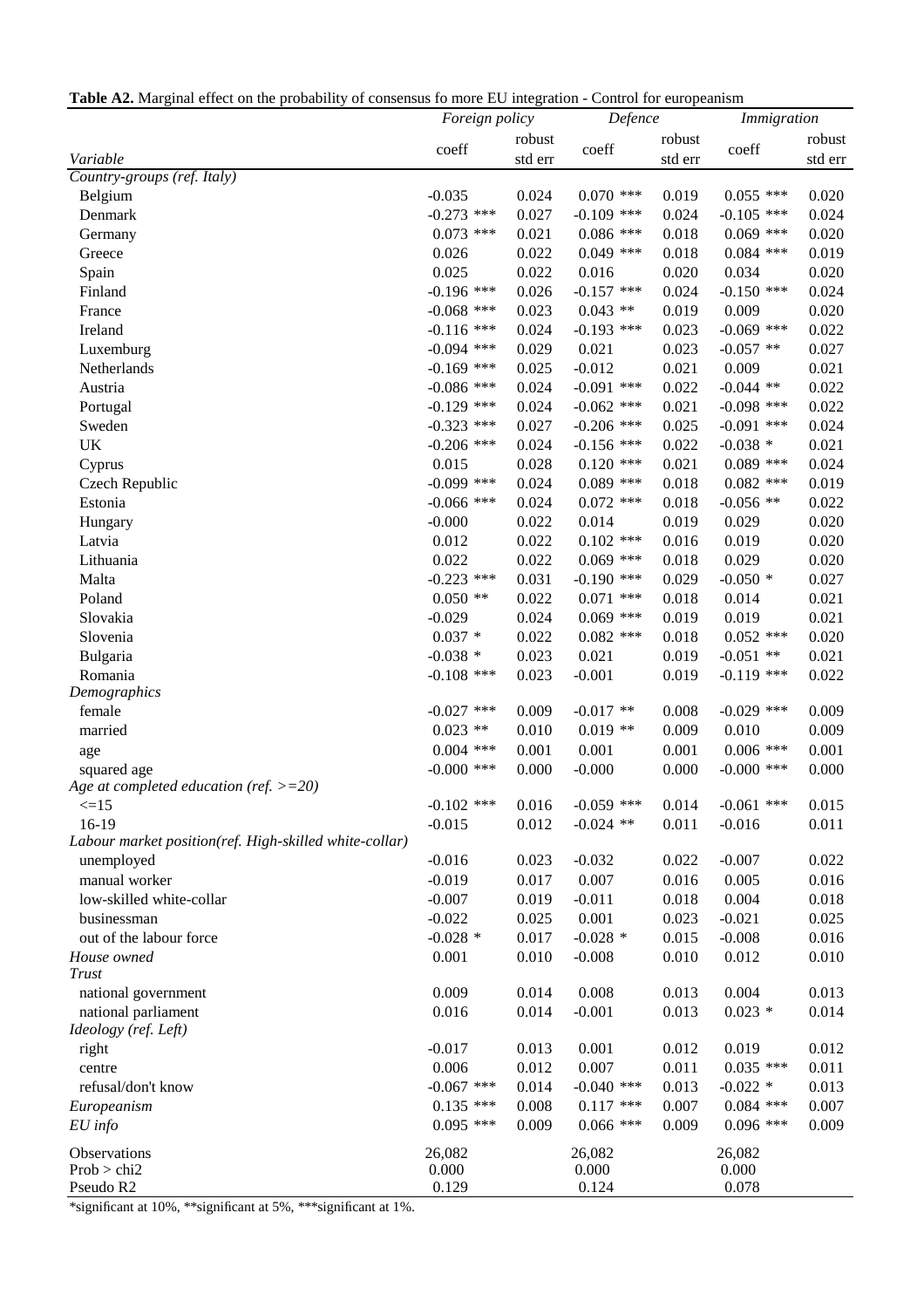|                             | Defence<br>Foreign policy |                       |                        |                       | Immigration      |                       |  |
|-----------------------------|---------------------------|-----------------------|------------------------|-----------------------|------------------|-----------------------|--|
|                             | Consensus                 | Knowledge             | Consensus              | Knowledge             | Consensus        | Knowledge             |  |
|                             | equation                  | equation              | equation               | equation              | equation         | equation              |  |
| Variable                    |                           |                       |                        |                       |                  |                       |  |
| Country-groups (ref. Italy) |                           |                       |                        |                       |                  |                       |  |
| Belgium                     | $-0.171**$                | $0.426***$            | $0.265***$             | $0.431***$            | $0.146*$         | $0.428***$            |  |
|                             | (0.075)                   | (0.065)               | (0.084)                | (0.066)               | (0.079)          | (0.066)               |  |
| Denmark                     | $-0.786***$               | $0.385***$            | $-0.380***$            | $0.386***$            | $-0.368***$      | $0.384***$            |  |
|                             | (0.075)                   | (0.071)               | (0.081)                | (0.071)               | (0.078)          | (0.071)               |  |
| Germany                     | $0.183**$                 | $0.211***$            | 0.329***               | $0.211***$            | $0.201***$       | $0.209***$            |  |
|                             | (0.076)                   | (0.064)               | (0.080)                | (0.064)               | (0.076)          | (0.064)               |  |
| Greece                      | $-0.076$                  | 1.044***              | 0.123                  | 1.044***              | $0.192*$         | 1.040***              |  |
|                             | (0.092)                   | (0.068)               | (0.100)                | (0.068)               | (0.099)          | (0.068)               |  |
| Spain                       | 0.040                     | $0.240***$            | 0.044                  | $0.242***$            | 0.087            | $0.242***$            |  |
|                             | (0.072)                   | (0.065)               | (0.076)                | (0.065)               | (0.074)          | (0.065)               |  |
| Finland                     | $-0.592***$               | $0.415***$            | $-0.514***$            | $0.417***$            | $-0.488***$      | $0.416***$            |  |
|                             | (0.073)                   | (0.070)               | (0.077)                | (0.070)               | (0.074)          | (0.070)               |  |
| France                      | $-0.208***$               | 0.010                 | $0.162**$              | 0.013                 | 0.021            | 0.012                 |  |
|                             | (0.068)                   | (0.065)               | (0.073)                | (0.065)               | (0.069)          | (0.065)               |  |
| Ireland                     | $-0.409***$               | $0.548***$            | $-0.616***$            | $0.548***$            | $-0.279***$      | $0.546***$            |  |
|                             | (0.072)                   | (0.065)               | (0.075)                | (0.065)               | (0.074)          | (0.065)               |  |
| Luxemburg                   | $-0.366***$               | $0.673***$            | 0.033                  | $0.678***$            | $-0.256***$      | $0.680***$            |  |
|                             | (0.089)                   | (0.081)               | (0.098)                | (0.081)               | (0.094)          | (0.081)               |  |
| Netherlands                 | $-0.446***$               | $-0.169**$            | $-0.036$               | $-0.170**$            | 0.044            | $-0.171**$            |  |
|                             | (0.072)                   | (0.067)               | (0.076)                | (0.067)               | (0.073)          | (0.067)               |  |
| Austria                     | $-0.378***$               | $0.798***$            | $-0.358***$            | $0.794***$            | $-0.245***$      | $0.792***$            |  |
|                             | (0.083)                   | (0.069)               | (0.089)                | (0.069)               | (0.087)          | (0.069)               |  |
| Portugal                    | $-0.428***$               | $0.408***$            | $-0.240***$            | $0.408***$            | $-0.349***$      | $0.408***$            |  |
|                             | (0.070)                   | (0.065)               | (0.075)                | (0.065)               | (0.071)          | (0.065)               |  |
| Sweden                      | $-0.854***$               | 0.026                 | $-0.621***$            | 0.024                 | $-0.284***$      | 0.022                 |  |
|                             | (0.072)                   | (0.070)               | (0.074)                | (0.070)               | (0.074)          | (0.070)               |  |
| UK                          | $-0.545***$               | $-0.116*$             | $-0.488***$            | $-0.118*$             | $-0.105$         | $-0.118*$             |  |
|                             | (0.069)                   | (0.066)               | (0.070)                | (0.066)               | (0.068)          | (0.066)               |  |
| Cyprus                      | $-0.070$                  | $0.790***$            | $0.540***$             | $0.790***$            | $0.252**$        | 0.788***              |  |
|                             | (0.099)                   | (0.083)               | (0.117)                | (0.083)               | (0.107)          | (0.083)               |  |
| Czech Republic              | $-0.293***$               | 0.061                 | 0.388***               | 0.063                 | $0.302***$       | 0.062                 |  |
|                             | (0.070)                   | (0.066)               | (0.079)                | (0.066)               | (0.074)          | (0.066)               |  |
| Estonia                     | $-0.175**$                | $-0.073$              | $0.313***$             | $-0.072$              | $-0.160**$       | $-0.072$              |  |
|                             | (0.070)                   | (0.066)               | (0.076)                | (0.066)               | (0.069)          | (0.066)               |  |
| Hungary                     | $-0.023$                  | $0.182***$            | 0.042                  | $0.180***$            | 0.083            | $0.181***$            |  |
|                             | (0.070)                   | (0.065)               | (0.074)<br>$0.462***$  | (0.066)               | (0.070)          | (0.066)               |  |
| Latvia                      | 0.016                     | $0.187***$            |                        | $0.187***$            | 0.049            | $0.187***$            |  |
| Lithuania                   | (0.069)<br>0.045          | (0.065)<br>0.198***   | (0.076)<br>0.279***    | (0.065)<br>$0.200***$ | (0.069)<br>0.081 | (0.065)<br>$0.200***$ |  |
|                             | (0.070)                   |                       |                        |                       | (0.069)          |                       |  |
|                             | $-0.698***$               | (0.065)<br>$0.715***$ | (0.075)<br>$-0.619***$ | (0.065)<br>$0.716***$ | $-0.241**$       | (0.065)<br>0.709***   |  |
| Malta                       |                           | (0.087)               |                        |                       |                  |                       |  |
|                             | (0.089)<br>0.107          | $0.380***$            | (0.095)<br>$0.268***$  | (0.087)<br>$0.379***$ | (0.095)<br>0.003 | (0.087)<br>0.379***   |  |
| Poland                      | (0.076)                   |                       |                        |                       | (0.074)          |                       |  |
|                             | $-0.174**$                | (0.065)<br>$0.499***$ | (0.080)<br>$0.250***$  | (0.065)<br>$0.501***$ | $-0.003$         | (0.065)<br>$0.500***$ |  |
| Slovakia                    | (0.078)                   |                       |                        |                       | (0.082)          |                       |  |
| Slovenia                    | 0.040                     | (0.068)<br>$0.462***$ | (0.088)<br>$0.321***$  | (0.068)<br>$0.461***$ | 0.121            | (0.068)<br>$0.460***$ |  |
|                             | (0.078)                   | (0.066)               | (0.085)                | (0.066)               | (0.080)          | (0.066)               |  |
|                             | $-0.066$                  | $-0.219***$           | 0.101                  | $-0.215***$           | $-0.123*$        | $-0.217***$           |  |
| Bulgaria                    | (0.071)                   | (0.067)               | (0.074)                | (0.067)               | (0.071)          | (0.066)               |  |
| Romania                     | $-0.212***$               | $-0.572***$           | 0.038                  | $-0.568***$           | $-0.278***$      | $-0.569***$           |  |
|                             | (0.078)                   | (0.068)               | (0.081)                | (0.068)               | (0.079)          | (0.068)               |  |
|                             |                           |                       |                        |                       |                  |                       |  |

**Table A3.** IV Bivariate probit estimates (IV: 1 if the individual knows 2 or 3 economic indicators with a low error)

Robust standard errors in parentheses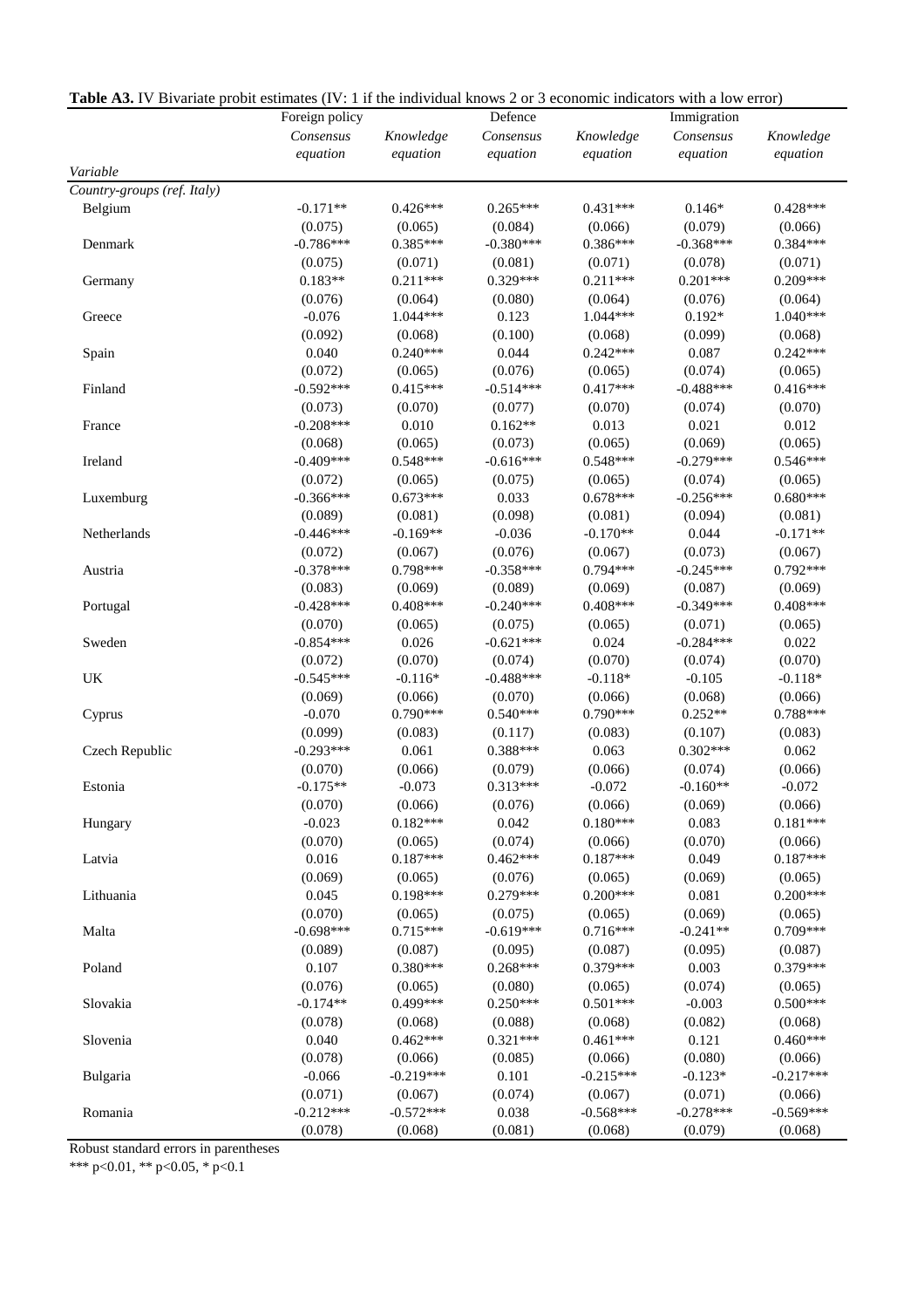# **Table A3 (cont'd).** IV Bivariate probit estimates

|                                                        | $\sim$ $\sim$ $\sim$<br>Foreign policy |             | Defence     |             | Immigration  |             |
|--------------------------------------------------------|----------------------------------------|-------------|-------------|-------------|--------------|-------------|
|                                                        | Consensus                              | Knowledge   | Consensus   | Knowledge   | Consensus    | Knowledge   |
|                                                        | equation                               | equation    | equation    | equation    | equation     | equation    |
| Variable                                               |                                        |             |             |             |              |             |
| Demographics                                           |                                        |             |             |             |              |             |
| female                                                 | $-0.028$                               | $-0.288***$ | $-0.038$    | $-0.289***$ | $-0.052$     | $-0.287***$ |
|                                                        | (0.036)                                | (0.027)     | (0.039)     | (0.027)     | (0.038)      | (0.027)     |
| married                                                | $0.065**$                              | 0.019       | $0.067**$   | 0.019       | 0.030        | 0.018       |
|                                                        | (0.031)                                | (0.029)     | (0.033)     | (0.029)     | (0.031)      | (0.029)     |
| age                                                    | $0.010**$                              | $0.017***$  | 0.003       | $0.017***$  | $0.016***$   | $0.017***$  |
|                                                        | (0.005)                                | (0.005)     | (0.005)     | (0.005)     | (0.005)      | (0.005)     |
| squared age                                            | $-0.000**$                             | $-0.000**$  | $-0.000$    | $-0.000**$  | $-0.000$ *** | $-0.000**$  |
|                                                        | (0.000)                                | (0.000)     | (0.000)     | (0.000)     | (0.000)      | (0.000)     |
| Age at completed education (ref. $>=20$ )              |                                        |             |             |             |              |             |
| stopped education before 15                            | $-0.217***$                            | $-0.451***$ | $-0.170***$ | $-0.451***$ | $-0.129**$   | $-0.451***$ |
|                                                        | (0.058)                                | (0.045)     | (0.060)     | (0.045)     | (0.058)      | (0.045)     |
| stopped education 15-19                                | $-0.005$                               | $-0.226***$ | $-0.070$    | $-0.225***$ | $-0.021$     | $-0.225***$ |
|                                                        | (0.039)                                | (0.034)     | (0.043)     | (0.034)     | (0.041)      | (0.034)     |
| Labour market position(ref. High-skilled white-collar) |                                        |             |             |             |              |             |
| unemployed                                             | $-0.033$                               | $-0.036$    | $-0.105$    | $-0.036$    | $-0.011$     | $-0.033$    |
|                                                        | (0.071)                                | (0.070)     | (0.077)     | (0.070)     | (0.074)      | (0.070)     |
| manual worker                                          | $-0.037$                               | $-0.069$    | 0.033       | $-0.070$    | 0.033        | $-0.068$    |
|                                                        | (0.054)                                | (0.052)     | (0.059)     | (0.052)     | (0.055)      | (0.052)     |
| low-skilled white-collar                               | $-0.027$                               | 0.068       | $-0.044$    | 0.068       | 0.007        | 0.068       |
|                                                        | (0.060)                                | (0.058)     | (0.065)     | (0.058)     | (0.062)      | (0.057)     |
| businessman                                            | $-0.060$                               | 0.013       | 0.008       | 0.009       | $-0.061$     | 0.011       |
|                                                        | (0.078)                                | (0.075)     | (0.086)     | (0.075)     | (0.081)      | (0.075)     |
| out of the labour force                                | $-0.070$                               | $-0.035$    | $-0.094*$   | $-0.035$    | $-0.015$     | $-0.035$    |
|                                                        | (0.052)                                | (0.050)     | (0.057)     | (0.050)     | (0.054)      | (0.050)     |
| house owned                                            | $-0.010$                               | $0.083***$  | $-0.035$    | $0.084***$  | 0.030        | $0.084***$  |
|                                                        | (0.033)                                | (0.031)     | (0.036)     | (0.031)     | (0.034)      | (0.031)     |
| Trust                                                  |                                        |             |             |             |              |             |
| trust national government                              | 0.020                                  | 0.054       | 0.027       | 0.054       | 0.007        | 0.055       |
|                                                        | (0.044)                                | (0.040)     | (0.046)     | (0.040)     | (0.045)      | (0.040)     |
| trust national parliament                              | 0.026                                  | $0.137***$  | $-0.013$    | $0.138***$  | 0.059        | $0.138***$  |
|                                                        | (0.045)                                | (0.041)     | (0.049)     | (0.041)     | (0.047)      | (0.041)     |
| Ideology (ref. Left)                                   |                                        |             |             |             |              |             |
| right                                                  | $-0.052$                               | 0.005       | 0.004       | 0.008       | 0.065        | 0.009       |
|                                                        | (0.041)                                | (0.039)     | (0.044)     | (0.039)     | (0.042)      | (0.039)     |
| centre                                                 | 0.037                                  | $-0.076**$  | 0.034       | $-0.074**$  | $0.133***$   | $-0.073**$  |
|                                                        | (0.037)                                | (0.034)     | (0.039)     | (0.034)     | (0.038)      | (0.034)     |
| refusal/don't know                                     | $-0.141***$                            | $-0.300***$ | $-0.115**$  | $-0.300***$ | $-0.027$     | $-0.298***$ |
|                                                        | (0.048)                                | (0.041)     | (0.051)     | (0.041)     | (0.048)      | (0.041)     |
| Europeanism                                            | $0.385***$                             | $0.194***$  | $0.415***$  | $0.194***$  | $0.253***$   | $0.193***$  |
|                                                        | (0.030)                                | (0.019)     | (0.030)     | (0.019)     | (0.028)      | (0.019)     |
| $EU$ info                                              | 0.739***                               |             | $0.441**$   |             | $0.677***$   |             |
|                                                        | (0.164)                                |             | (0.190)     |             | (0.182)      |             |
| IV                                                     |                                        | $0.503***$  |             | $0.502***$  |              | $0.505***$  |
|                                                        |                                        | (0.033)     |             | (0.033)     |              | (0.033)     |
| Constant                                               | $-0.008$                               | $-0.660***$ | $0.364**$   | $-0.662***$ | $-0.188$     | $-0.659***$ |
|                                                        | (0.136)                                | (0.125)     | (0.149)     | (0.125)     | (0.138)      | (0.124)     |
|                                                        |                                        |             |             |             |              |             |
| Observations                                           | 26082                                  | 26082       | 26082       | 26082       | 26082        | 26082       |

Robust standard errors in parentheses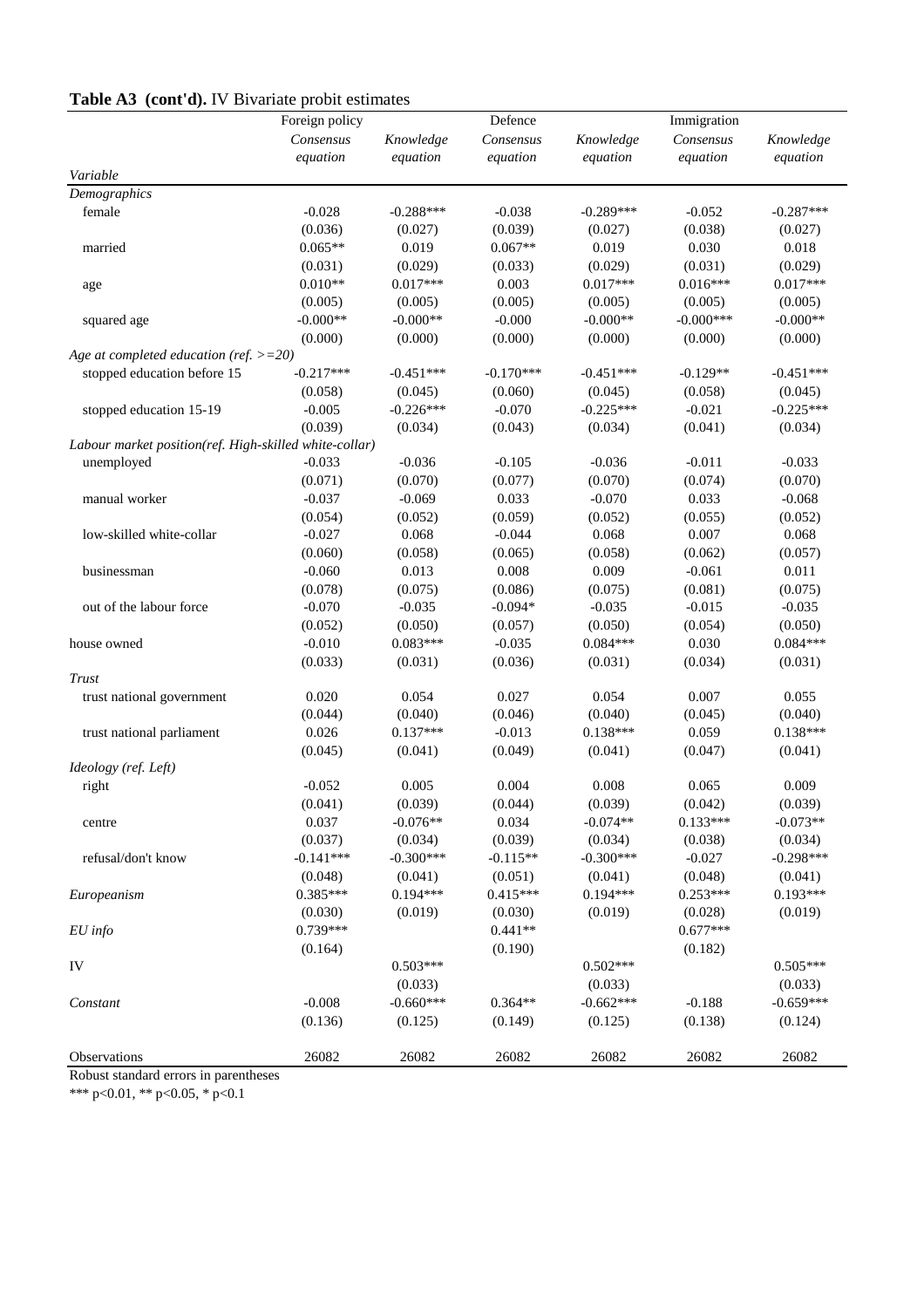|                             | Foreign policy |             | Defence     |             | Immigration |             |
|-----------------------------|----------------|-------------|-------------|-------------|-------------|-------------|
|                             | Consensus      | Knowledge   | Consensus   | Knowledge   | Consensus   | Knowledge   |
|                             | equation       | equation    | equation    | equation    | equation    | equation    |
| Variable                    |                |             |             |             |             |             |
| Country-groups (ref. Italy) |                |             |             |             |             |             |
| Belgium                     | $-0.259***$    | $0.423***$  | 0.081       | $0.433***$  | $-0.004$    | $0.415***$  |
|                             | (0.067)        | (0.064)     | (0.073)     | (0.065)     | (0.069)     | (0.065)     |
| Denmark                     | $-0.801***$    | $0.493***$  | $-0.472***$ | $0.504***$  | $-0.443***$ | $0.486***$  |
|                             | (0.070)        | (0.071)     | (0.071)     | (0.071)     | (0.070)     | (0.071)     |
| Germany                     | 0.067          | $0.390***$  | $0.155**$   | $0.392***$  | 0.062       | $0.384***$  |
|                             | (0.068)        | (0.063)     | (0.070)     | (0.063)     | (0.068)     | (0.063)     |
| Greece                      | $-0.311***$    | 1.009***    | $-0.229***$ | 0.997***    | $-0.122$    | 0.981***    |
|                             | (0.071)        | (0.067)     | (0.072)     | (0.068)     | (0.076)     | (0.068)     |
| Spain                       | $-0.028$       | $0.252***$  | $-0.046$    | $0.258***$  | 0.001       | $0.251***$  |
|                             | (0.067)        | (0.064)     | (0.068)     | (0.065)     | (0.067)     | (0.065)     |
| Finland                     | $-0.630***$    | $0.418***$  | $-0.587***$ | $0.420***$  | $-0.548***$ | $0.413***$  |
|                             | (0.067)        | (0.069)     | (0.068)     | (0.069)     | (0.067)     | (0.069)     |
| France                      | $-0.206***$    | 0.049       | 0.106       | 0.053       | $-0.007$    | 0.050       |
|                             | (0.064)        | (0.063)     | (0.066)     | (0.064)     | (0.064)     | (0.064)     |
| Ireland                     | $-0.494***$    | $0.547***$  | $-0.711***$ | $0.548***$  | $-0.399***$ | $0.534***$  |
|                             | (0.064)        | (0.064)     | (0.063)     | (0.065)     | (0.063)     | (0.064)     |
| Luxemburg                   | $-0.480***$    | $0.629***$  | $-0.192**$  | $0.614***$  | $-0.403***$ | $0.645***$  |
|                             | (0.077)        | (0.079)     | (0.080)     | (0.078)     | (0.082)     | (0.081)     |
| Netherlands                 | $-0.370***$    | 0.001       | $-0.004$    | $-0.000$    | 0.061       | $-0.006$    |
|                             | (0.068)        | (0.066)     | (0.069)     | (0.067)     | (0.067)     | (0.066)     |
| Austria                     | $-0.540***$    | 0.899***    | $-0.594***$ | $0.878***$  | $-0.459***$ | $0.871***$  |
|                             | (0.067)        | (0.068)     | (0.066)     | (0.068)     | (0.069)     | (0.068)     |
| Portugal                    | $-0.488***$    | $0.405***$  | $-0.358***$ | $0.393***$  | $-0.432***$ | 0.397***    |
|                             | (0.063)        | (0.064)     | (0.064)     | (0.064)     | (0.063)     | (0.064)     |
| Sweden                      | $-0.770***$    | $0.119*$    | $-0.559***$ | 0.112       | $-0.272***$ | 0.103       |
|                             | (0.070)        | (0.070)     | (0.069)     | (0.071)     | (0.070)     | (0.071)     |
| UK                          | $-0.444***$    | $-0.101$    | $-0.368***$ | $-0.108$    | $-0.049$    | $-0.112*$   |
|                             | (0.065)        | (0.065)     | (0.065)     | (0.066)     | (0.064)     | (0.066)     |
| Cyprus                      | $-0.249***$    | $0.664***$  | $0.195**$   | $0.644***$  | $-0.008$    | $0.642***$  |
|                             | (0.085)        | (0.081)     | (0.096)     | (0.081)     | (0.090)     | (0.081)     |
| Czech Republic              | $-0.277***$    | 0.093       | $0.299***$  | 0.095       | $0.231***$  | 0.093       |
|                             | (0.066)        | (0.066)     | (0.073)     | (0.066)     | (0.069)     | (0.066)     |
| Estonia                     | $-0.127*$      | $-0.085$    | $0.300***$  | $-0.085$    | $-0.105$    | $-0.086$    |
|                             | (0.067)        | (0.066)     | (0.069)     | (0.065)     | (0.065)     | (0.065)     |
| Hungary                     | $-0.059$       | $0.148**$   | $-0.018$    | $0.141**$   | 0.024       | $0.142**$   |
|                             | (0.066)        | (0.065)     | (0.067)     | (0.066)     | (0.066)     | (0.065)     |
| Latvia                      | $-0.024$       | $0.170***$  | $0.333***$  | $0.154**$   | $-0.002$    | $0.166**$   |
|                             | (0.065)        | (0.064)     | (0.069)     | (0.064)     | (0.065)     | (0.064)     |
| Lithuania                   | $-0.005$       | $0.212***$  | $0.174***$  | $0.207***$  | 0.018       | $0.207***$  |
|                             | (0.066)        | (0.064)     | (0.067)     | (0.064)     | (0.064)     | (0.064)     |
| Malta                       | $-0.782***$    | $0.667***$  | $-0.757***$ | $0.670***$  | $-0.409***$ | $0.640***$  |
|                             | (0.081)        | (0.087)     | (0.082)     | (0.085)     | (0.081)     | (0.085)     |
| Poland                      | 0.001          | $0.388***$  | 0.096       | $0.373***$  | $-0.107$    | 0.379***    |
|                             | (0.069)        | (0.065)     | (0.070)     | (0.065)     | (0.067)     | (0.064)     |
| Slovakia                    | $-0.297***$    | $0.556***$  | 0.020       | $0.555***$  | $-0.172**$  | 0.558***    |
|                             | (0.068)        | (0.066)     | (0.073)     | (0.067)     | (0.070)     | (0.067)     |
| Slovenia                    | $-0.096$       | $0.557***$  | 0.090       | $0.549***$  | $-0.050$    | $0.549***$  |
|                             | (0.069)        | (0.064)     | (0.072)     | (0.065)     | (0.070)     | (0.065)     |
| Bulgaria                    | 0.023          | $-0.251***$ | 0.197***    | $-0.234***$ | $-0.009$    | $-0.245***$ |
|                             | (0.066)        | (0.066)     | (0.065)     | (0.066)     | (0.066)     | (0.066)     |
| Romania                     | $-0.028$       | $-0.660***$ | $0.254***$  | $-0.647***$ | $-0.051$    | $-0.650***$ |
|                             | (0.069)        | (0.067)     | (0.068)     | (0.066)     | (0.069)     | (0.066)     |

**Table A4.** IV Bivariate probit estimates (IV: 1 if individual agrees that it is necessary to know the main economic figures)

Robust standard errors in parentheses